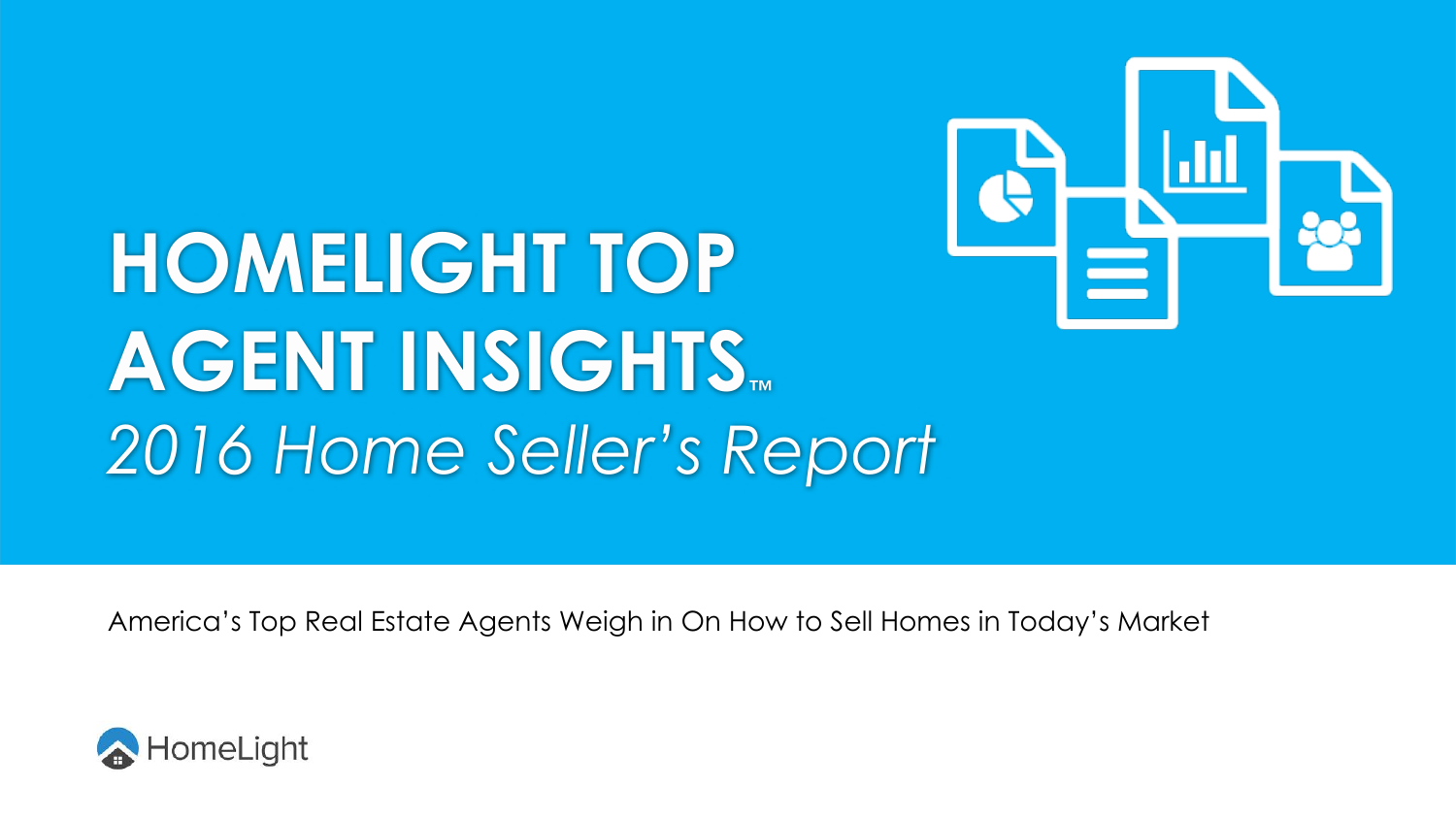### **Seller's Tips from America's Best Agents**

Every day, across the country, HomeLight matches homeowners and prospective buyers with thousands of America's top real estate agents.

Our technology compares agents on their historical performance to find the real estate agents that consistently out-perform all of the other agents in their local real estate market.

We used our algorithm to find hundreds of the best Realtors and real estate agents in some of the hottest housing markets in the United States. Then, we asked them for advice homeowners can use as they think about selling their house in 2017 and beyond.

q**Hundreds of Participating Top Real Estate Agents**

q**Answers to 27 Frequently Asked Seller Questions**

q**Best Practices and Tips for Selling Homes**

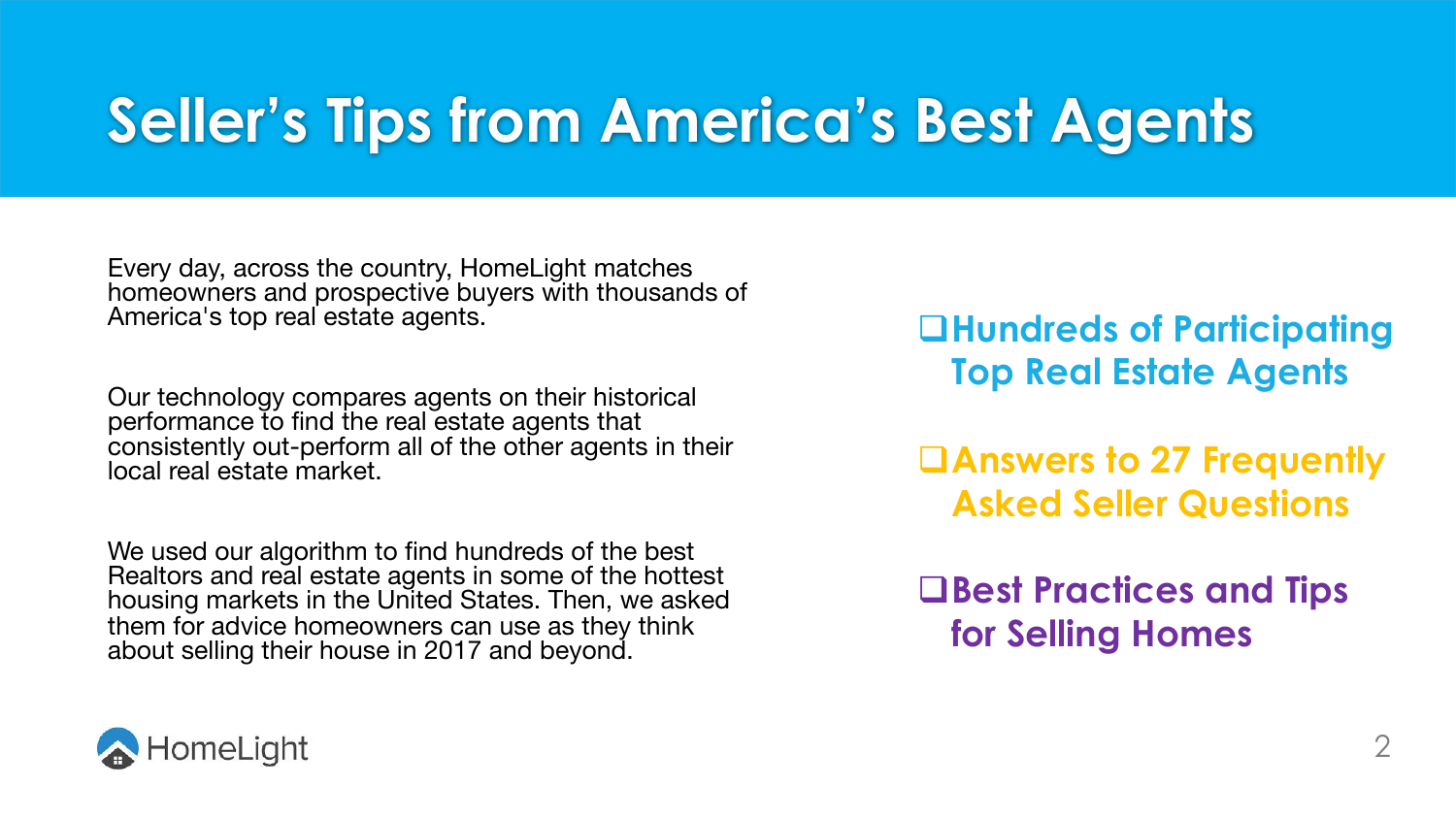### **Table of Contents**

#### **1. Ride the Waves of the Market**

Find out what to expect in today's housing market and list at the right moment.

#### **2. Understand Home Sale Process**

Get insider tips on everything from pricing strategy to buyer negotiations.

#### **3. Do More to Prepare Your Home for Sale**

Take action before you show the house with these best practices.

### **4. Show Your House in the Best Possible Light**

Learn to present your home in ways that earn more offers and higher sale prices.

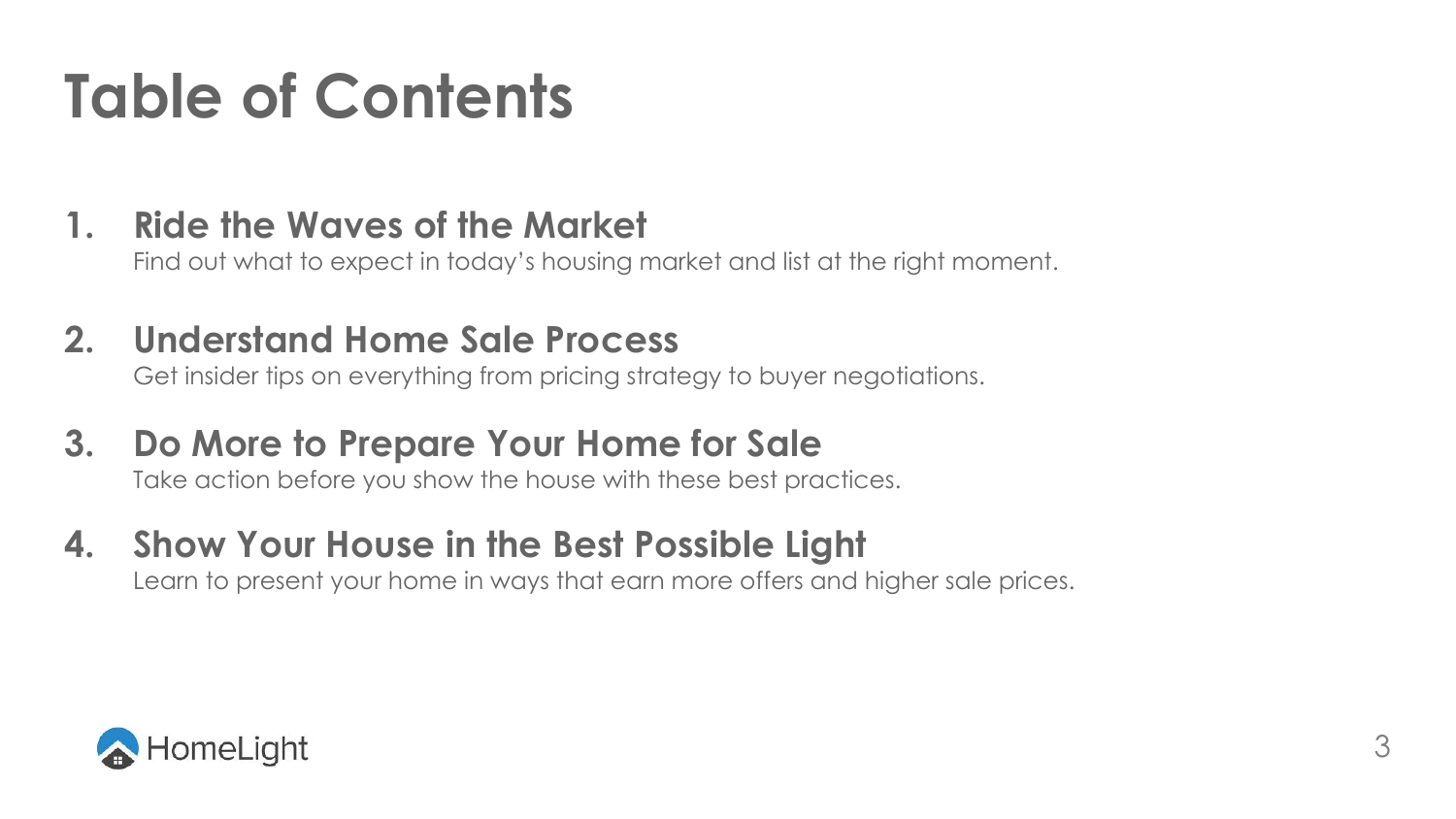### **Key Takeaways**

- 1. Top Agents are Confident in Today's Housing Market (p. 6)
- 2. Put Your Home Up for Sale in the Spring (p. 7)
- 3. Do Everything You Can to Price Your Home Right the First Time (p. 11 13)
- 4. Paint Your Rooms a Pleasant Shade of Beige (p. 19)
- 5. Hire a Landscaper and a Professional Stager (p. 24 27)
- 6. Skip the Open House (p. 28 29)

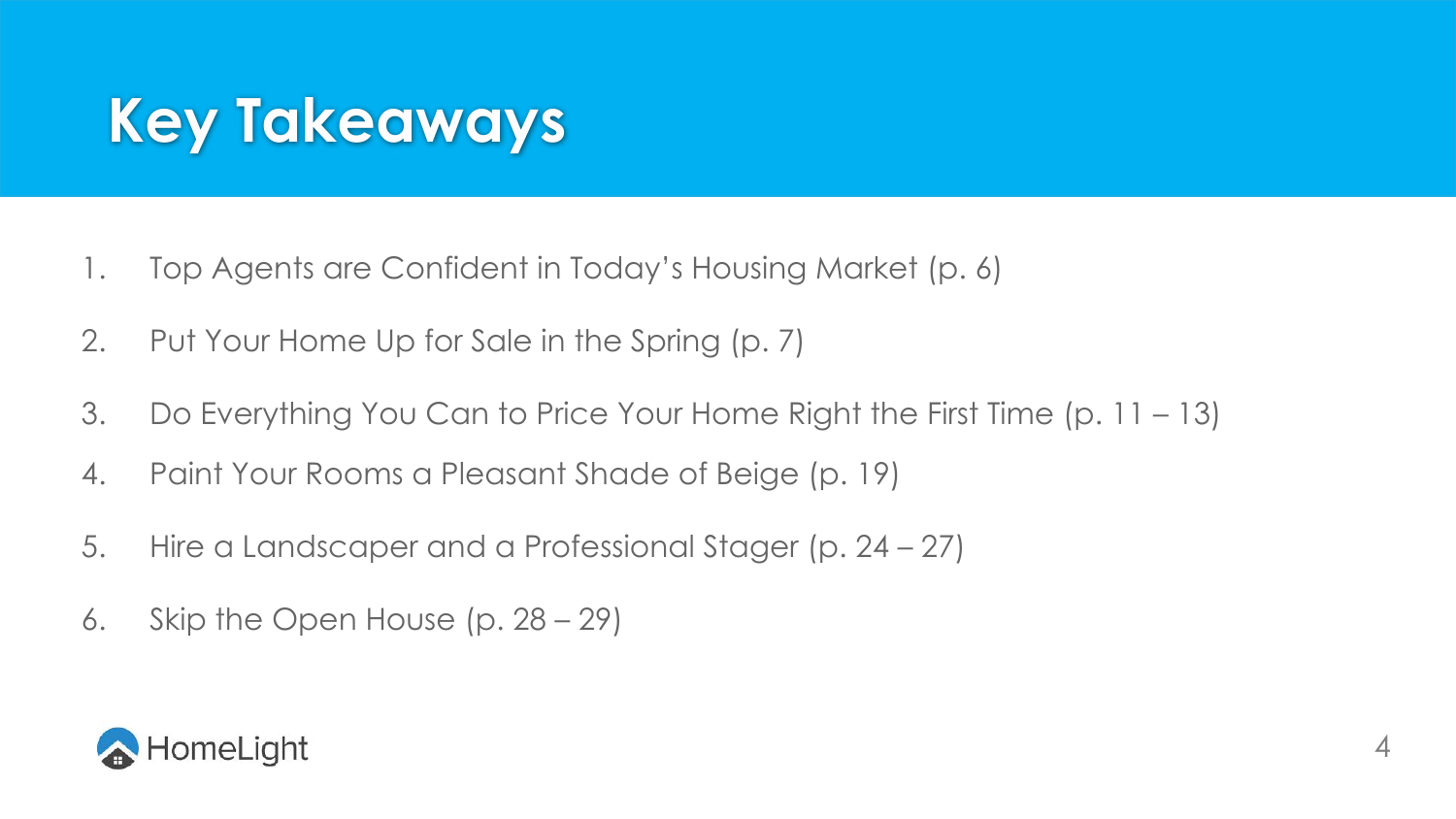## **Ride the Waves of the Market**

**How do top real estate agents feel about today's housing market and when do they think you should list your home for sale?**

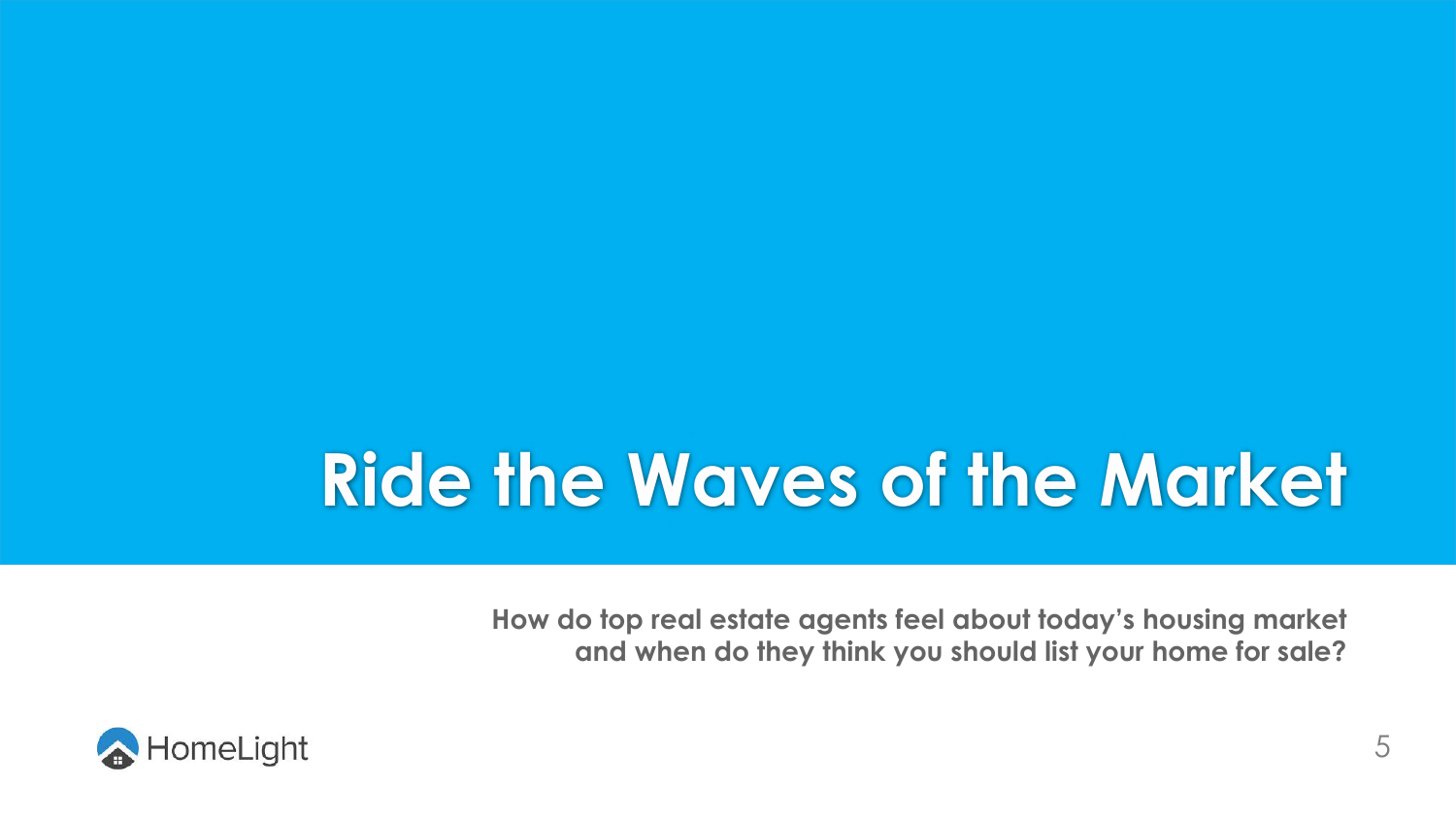#### How do top agents feel about the housing market in 2016/2017?



**88%** of the top real estate agents that participated in our study said that they felt **confident in the strength of the U.S. housing market** in 2016 and 2017.

The next year is looking good for sellers. The more transactions in the marketplace, the easier it is for buyers to secure mortgage loans, the faster your property will sell.

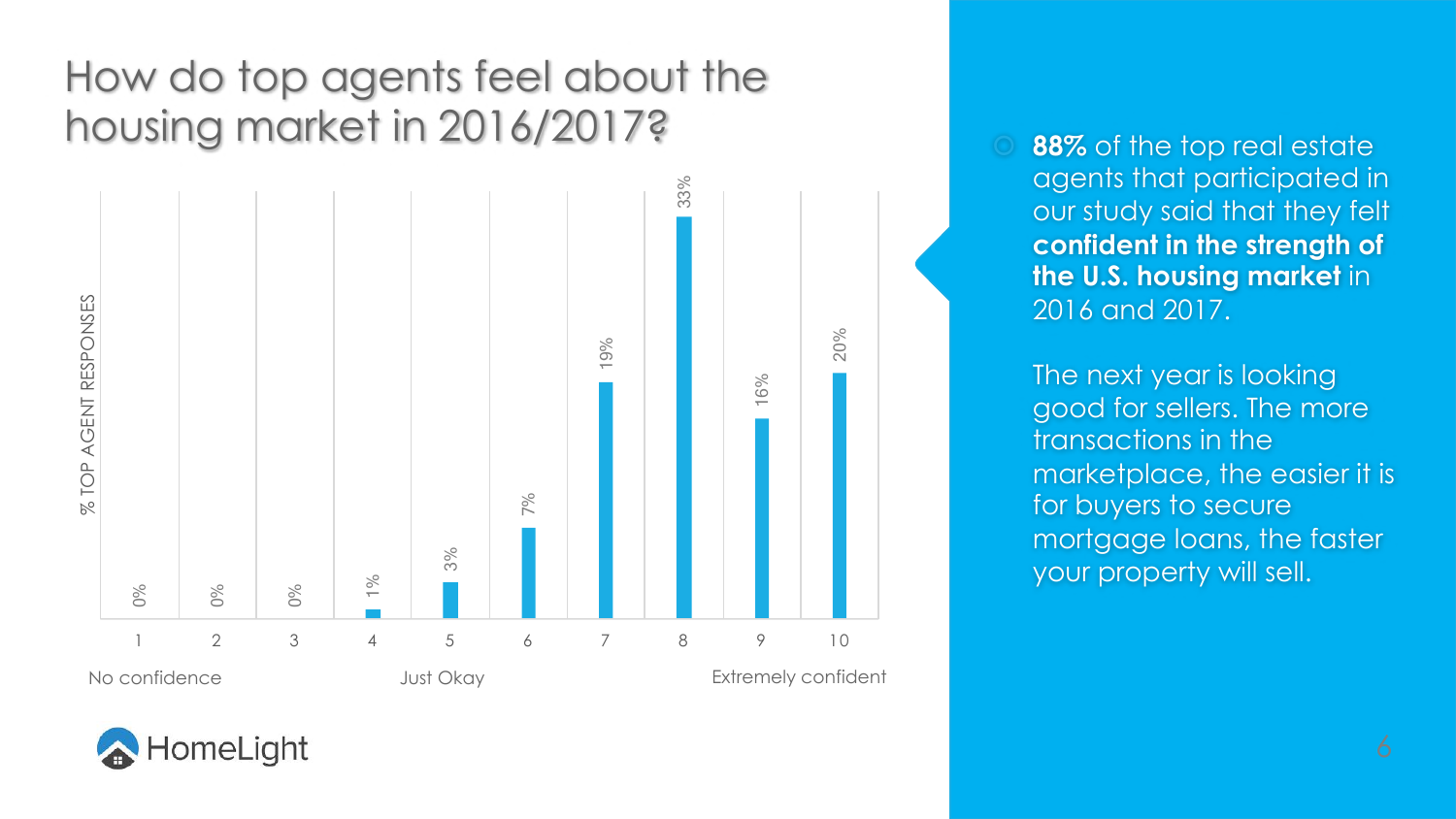#### What is the best month to list a home for sale?





 Top real estate agents say that Spring is likely the best time to sell a home.

Unfortunately, the story's not that simple.

- When we checked this recommendation against nationwide housing data from 2015 we found that Spring is a good time to list in most local markets but the best time to list will depend on your local market.
- Read our post to find out what the best time to sell might be in your market:

**We Found the Best Time to Sell A House, and It's Not When You Think**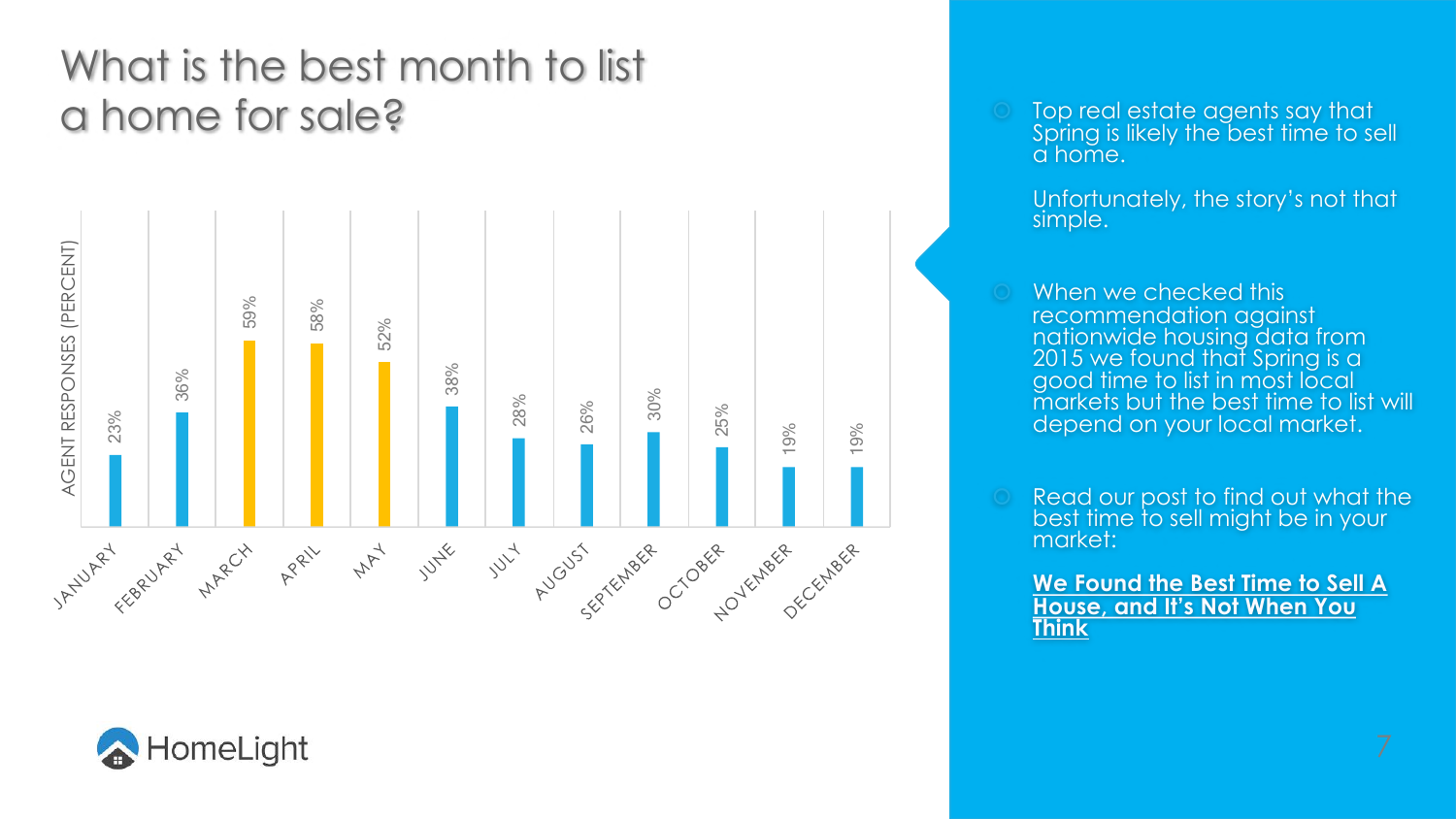### **Understand the Home Sale Process**

**Get down to brass tacks with these insider tips on everything from how to price your home for sale to negotiating with buyers.**

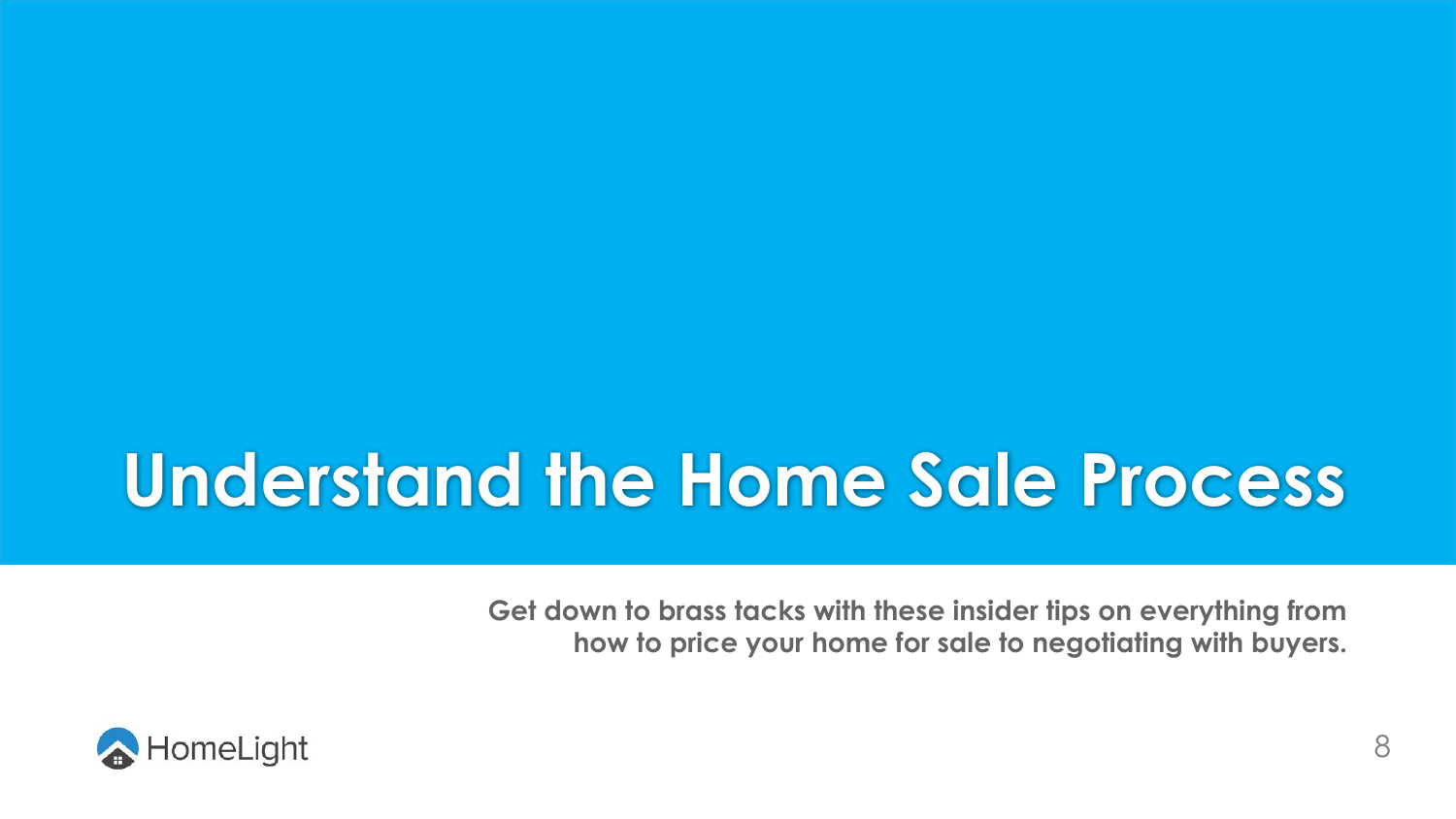How much more do agents recommend pricing a home over the desired price to leave room for negotiations?



- Contrary to what some sellers believe, most top real estate agents **do not recommend over pricing a home** in anticipation of buyer negotiations.
- All of the agents we spoke with in follow up interviews recommended pricing the home at its fair market value from the beginning.
- There's no need to leave room for haggling.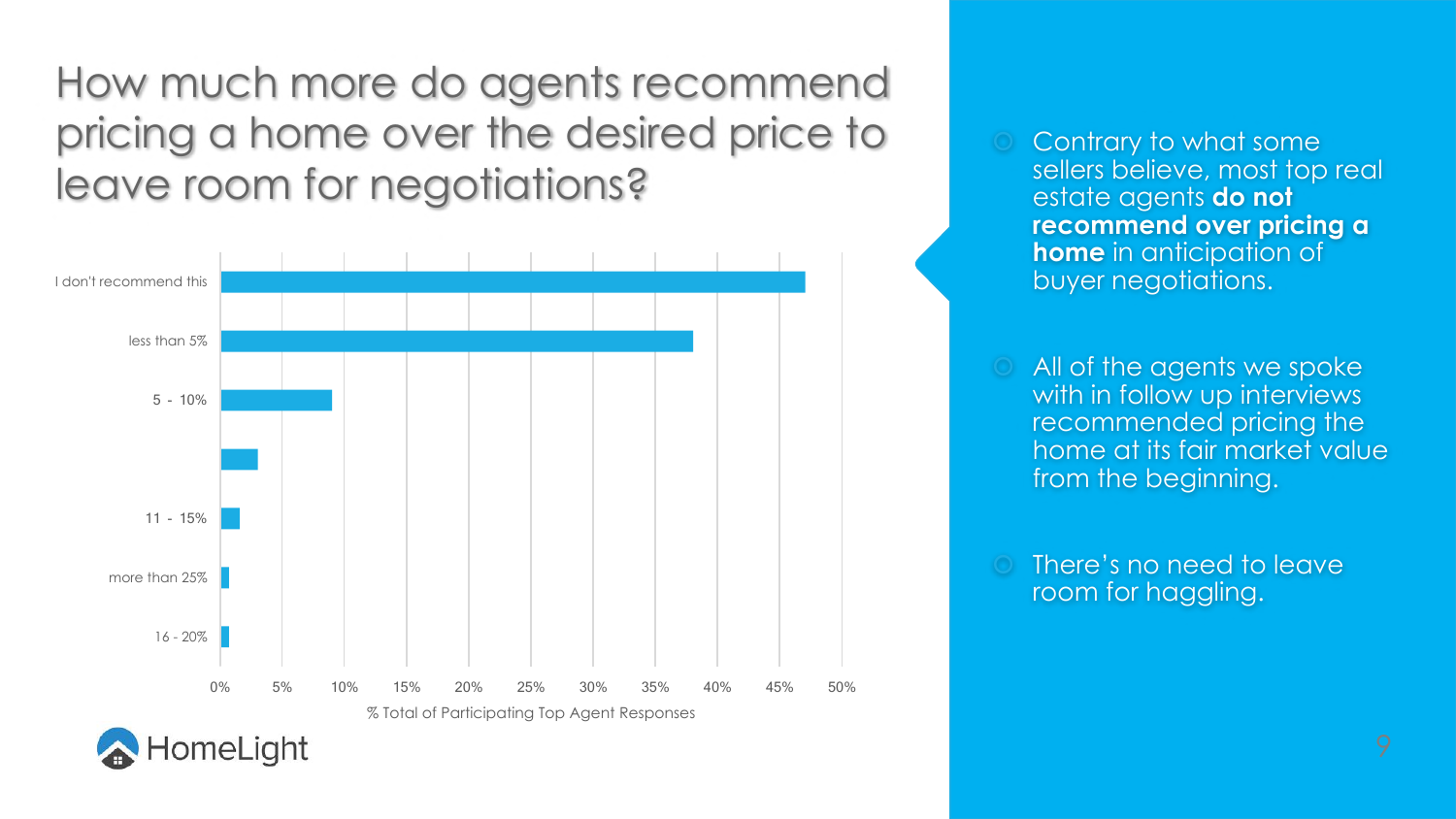#### Do agents recommend that sellers include appliances as part of the sale?





 The vast majority of top real estate agents in our survey recommend that homeowners should include the appliances as part of the home sale.

 Even if you love that new refrigerator, it's probably best if you leave it for the new owner.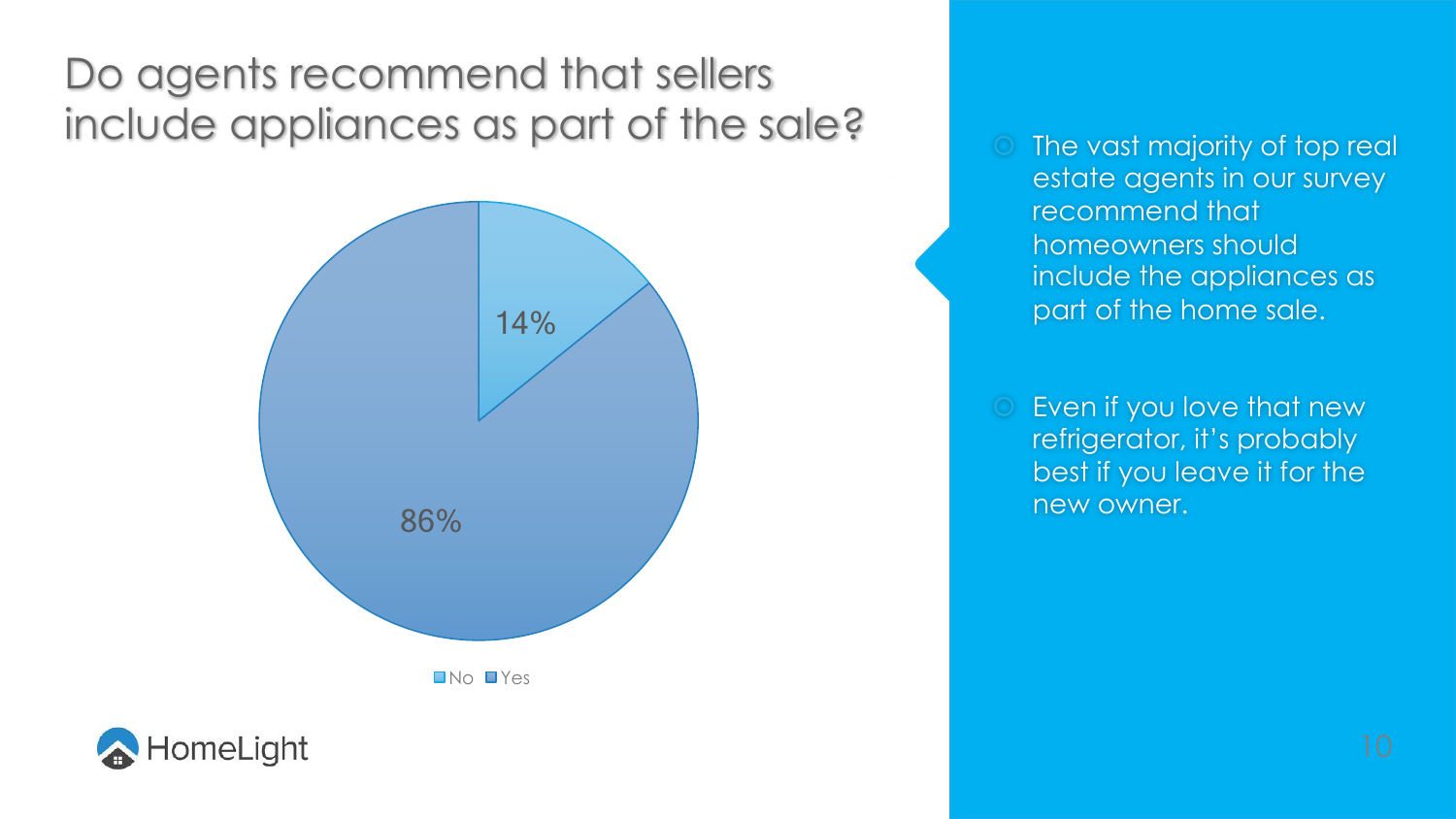#### At what stage in the sales process are sellers likely to trip up?



- 54% of our participating top wrong price for the home is the most common stumbling block for sellers.
- Pricing your home is a complex process of considering things like the market trends, square footage, location, comparable homes in the area, and a whole lot more.
- Take great care to price your home just right. Overprice it and it could sit on the market too long and get stale. Underprice it and you risk losing money.
- Make sure you and your agent properly appraise the value of your home and set a fair price.

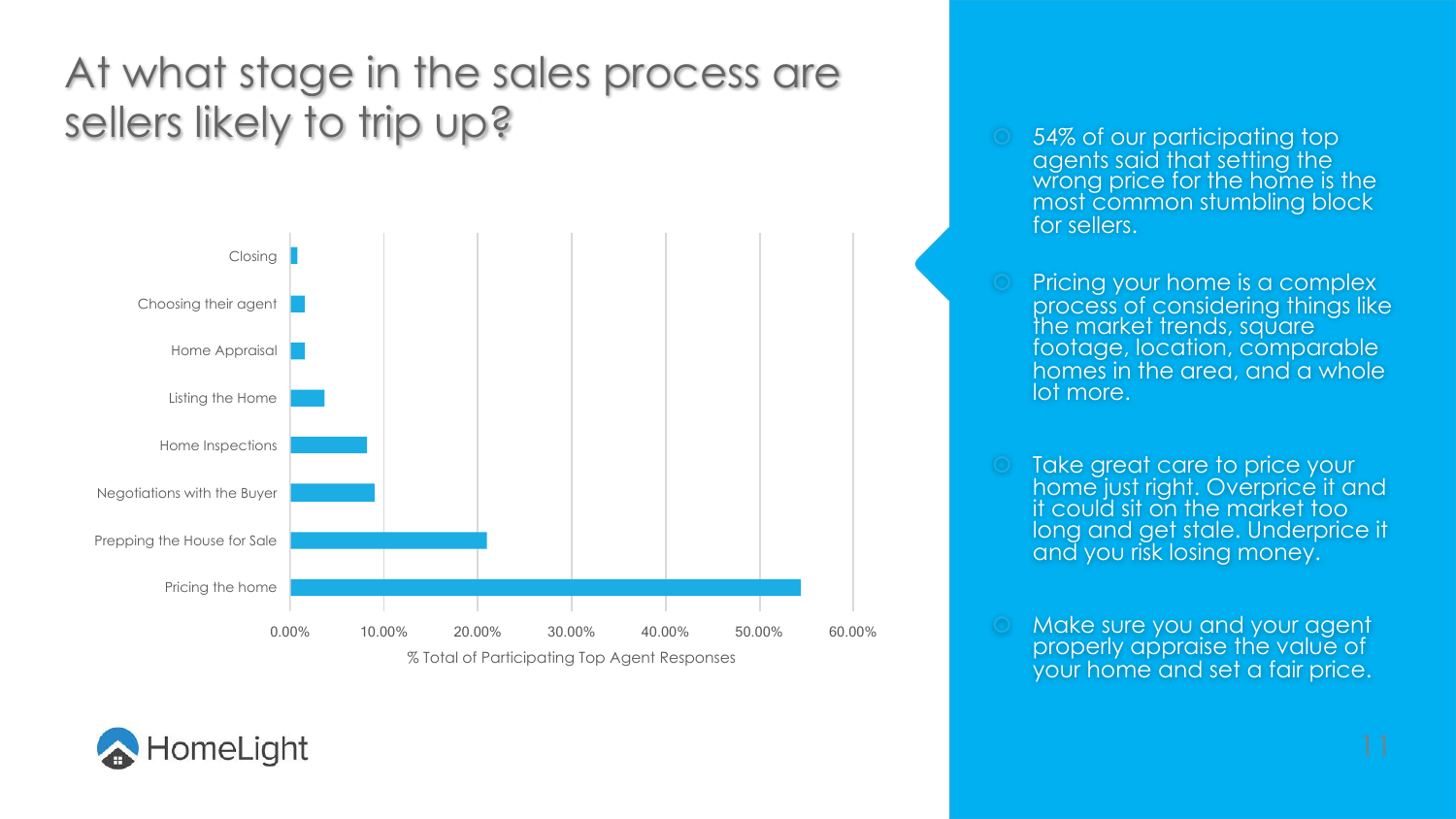#### What is the most likely reason a seller will fail to sell the house if they don't use a real estate agent?





 Once again, top real estate agents suggest that inaccurately pricing the home is one of the main reasons a home sale falls through.

 They also suggest that a lack of exposure to the listing, particularly online, can lead to a longer time on market and fewer bids.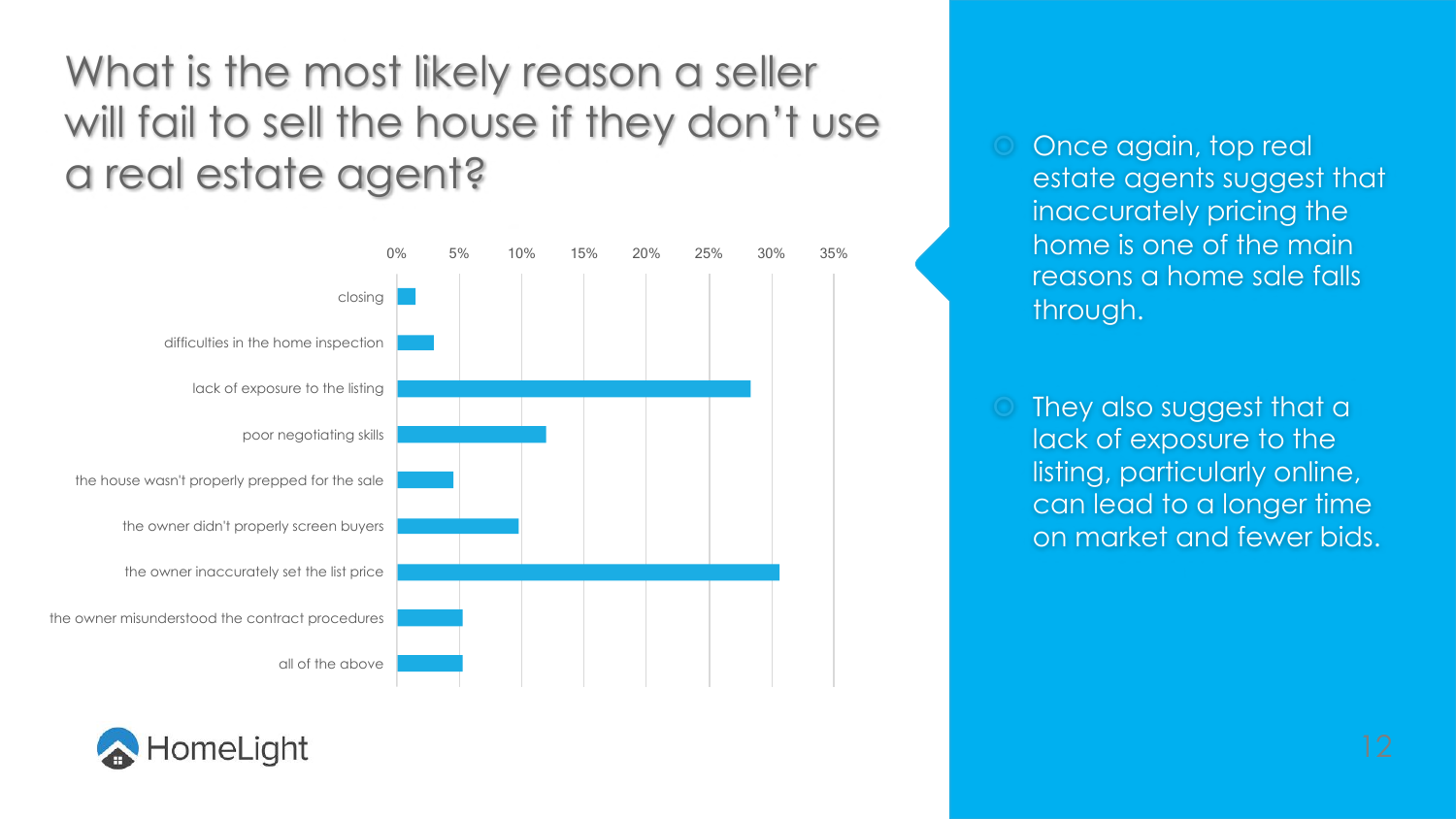#### When assessing the value of a home, what takes priority?



- Location, location, location. The old adage still holds true. Almost 60% of the top agents we surveyed said that location is the number one priority when assessing the value of a home.
- While you can't pick up your house and move it to a better location, you can take steps to beautify your neighborhood, support your local community, and get involved in nearby schools.
- As the area around your home improves, so too will your property value.

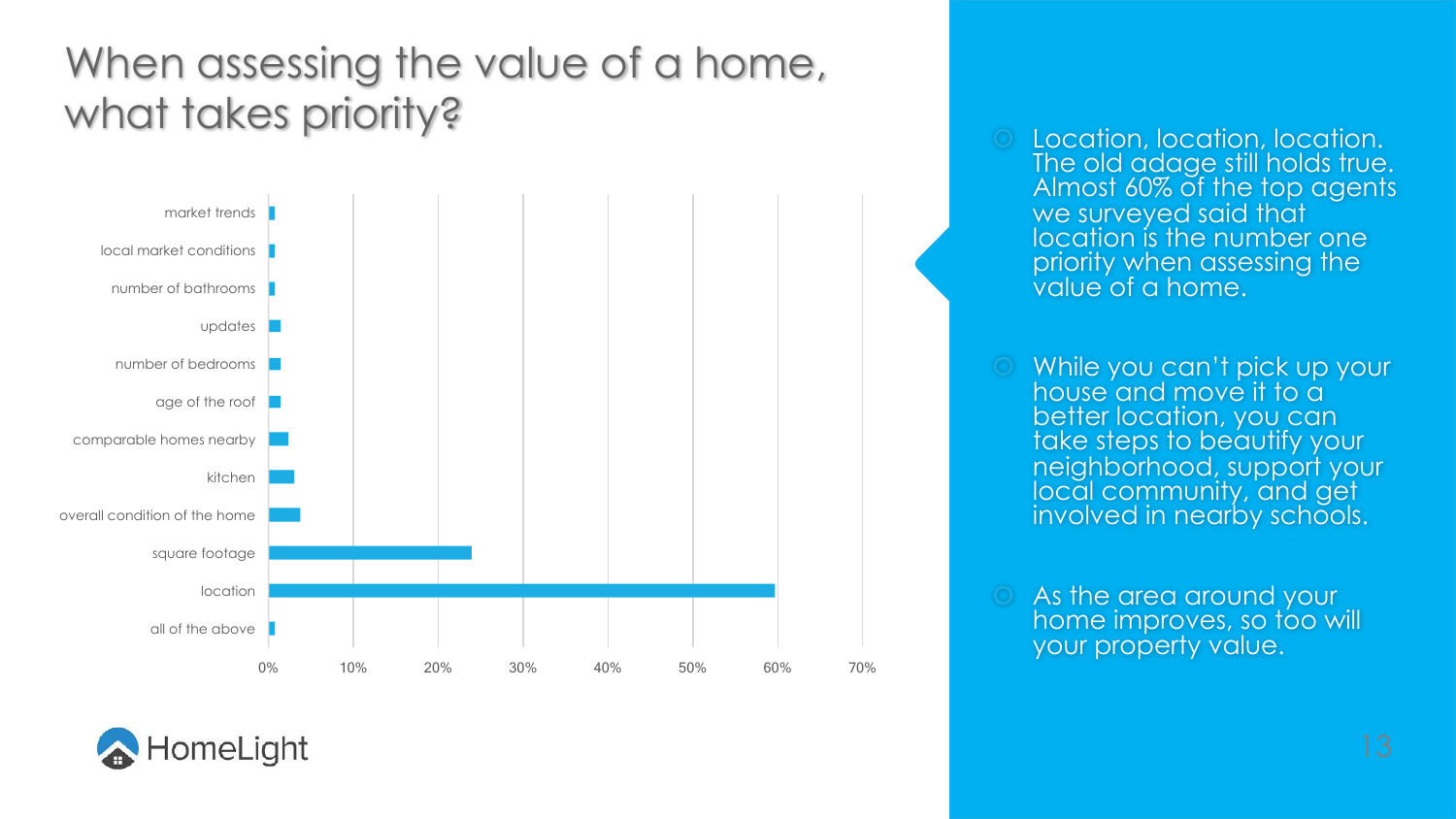#### How much trust do agents put in online home value estimators?

HomeLight



- Top real estate agents don't put much stock in free online home value estimators like Zestimate, Eppraisal, and RealtyTrac.
- While these tools are a good starting point to find out what your home is worth, they're often inaccurate or incomplete.
- To compensate for the inconsistencies, we built a home value estimator that pulls 5 of the leading online estimates, compares them, and comes up with what we feel is a more accurate representation of your home's value.

Give it a try, the results may surprise you:

Home Value Estimator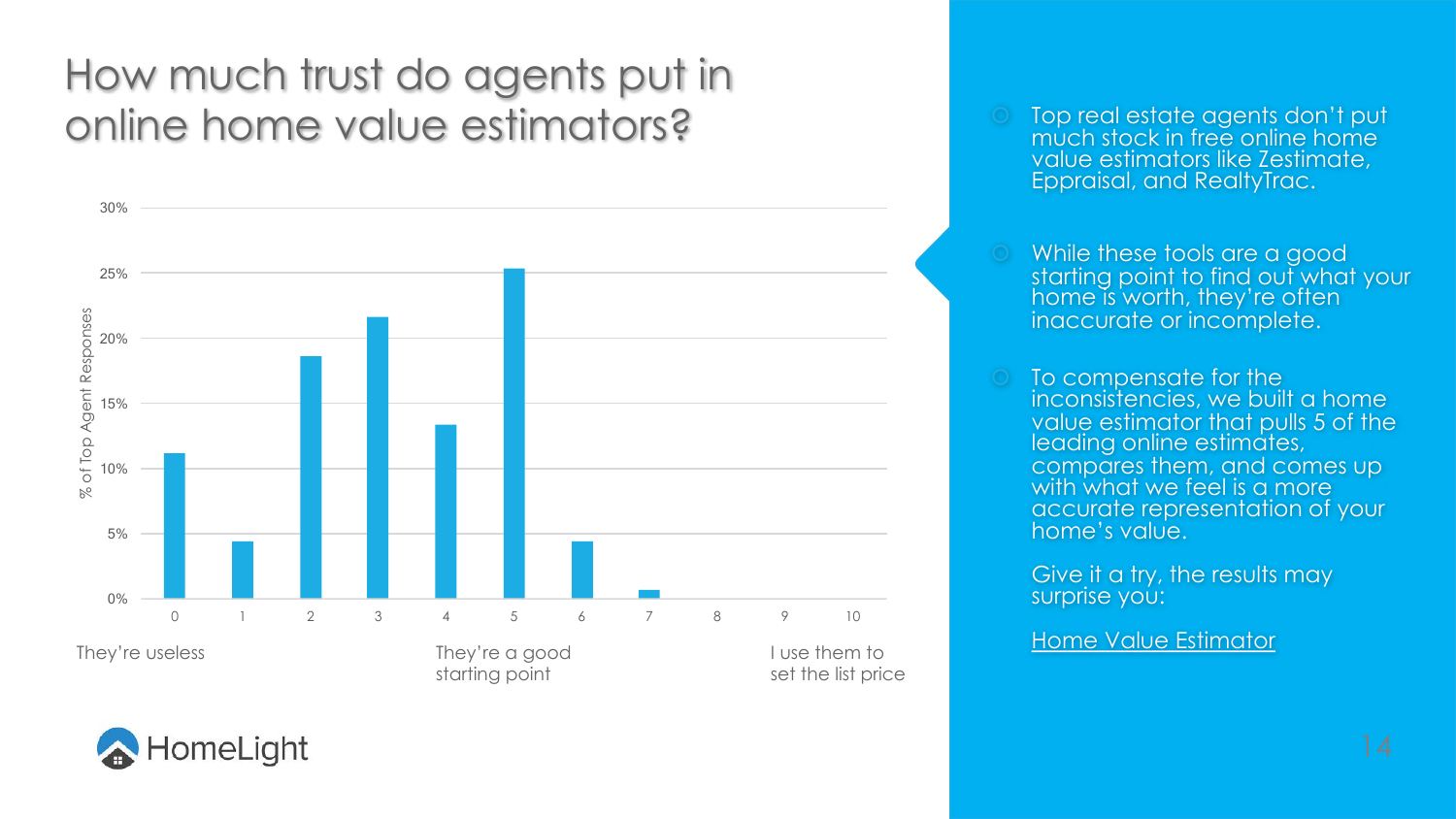#### How many homes should buyers look at before putting in an offer?



 Shopping for a home? Try to make time to see at least 5 or 6, according to top real estate agents.

 While every shopper is unique and we recommend touring as many homes as you need, to get a true understanding of what's available and what your needs are, you should see a handful of properties.

 If you see multiple homes before making any offers, you're better positioned during negotiations.

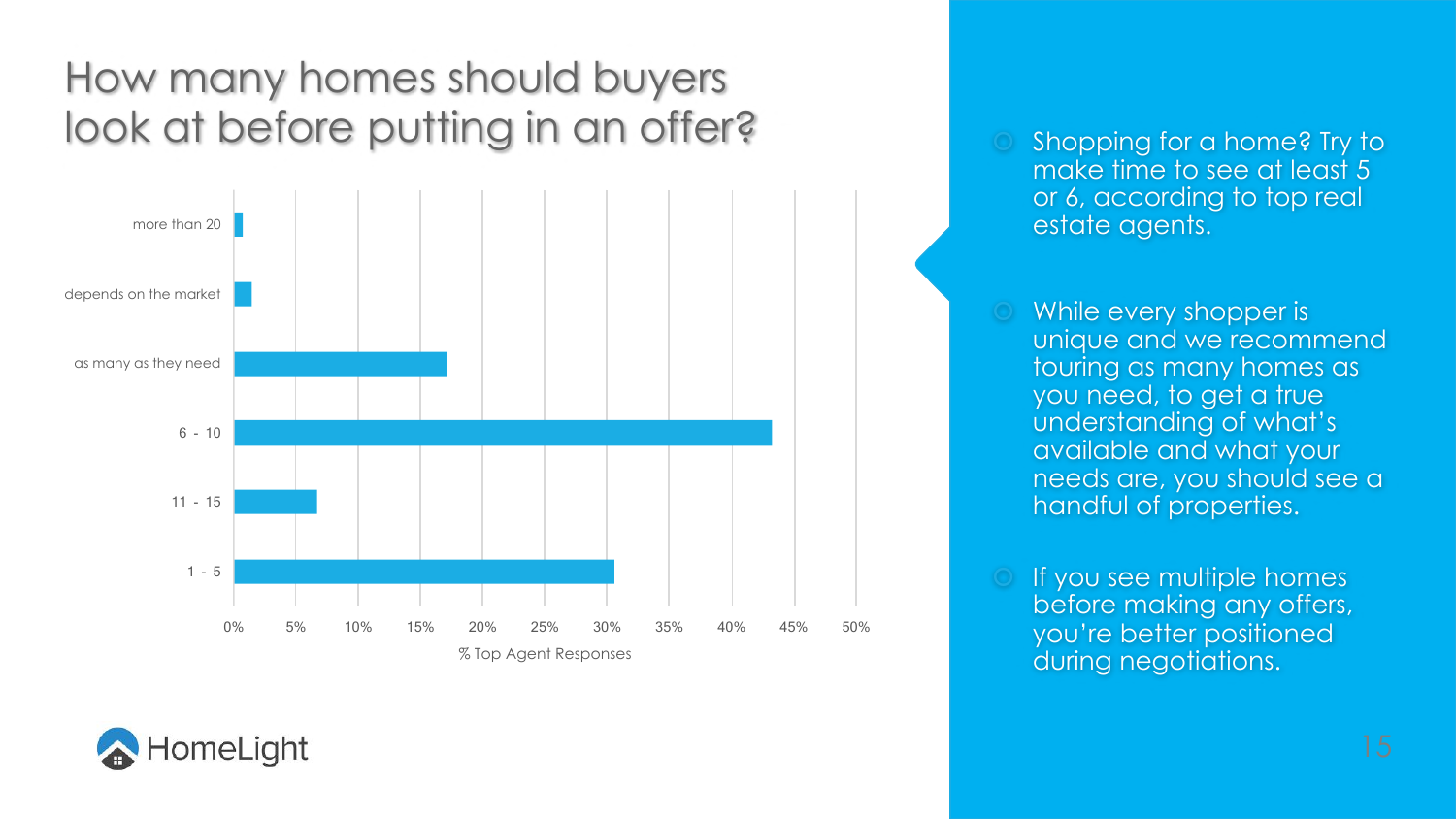#### How do agents prefer communicating with their clients?



 The more you can do to improve your working relationship with your agent, the easier it will be to sell your house faster and for more money.

 If you're trying to get in touch with your agent, go for the phone first, email second.

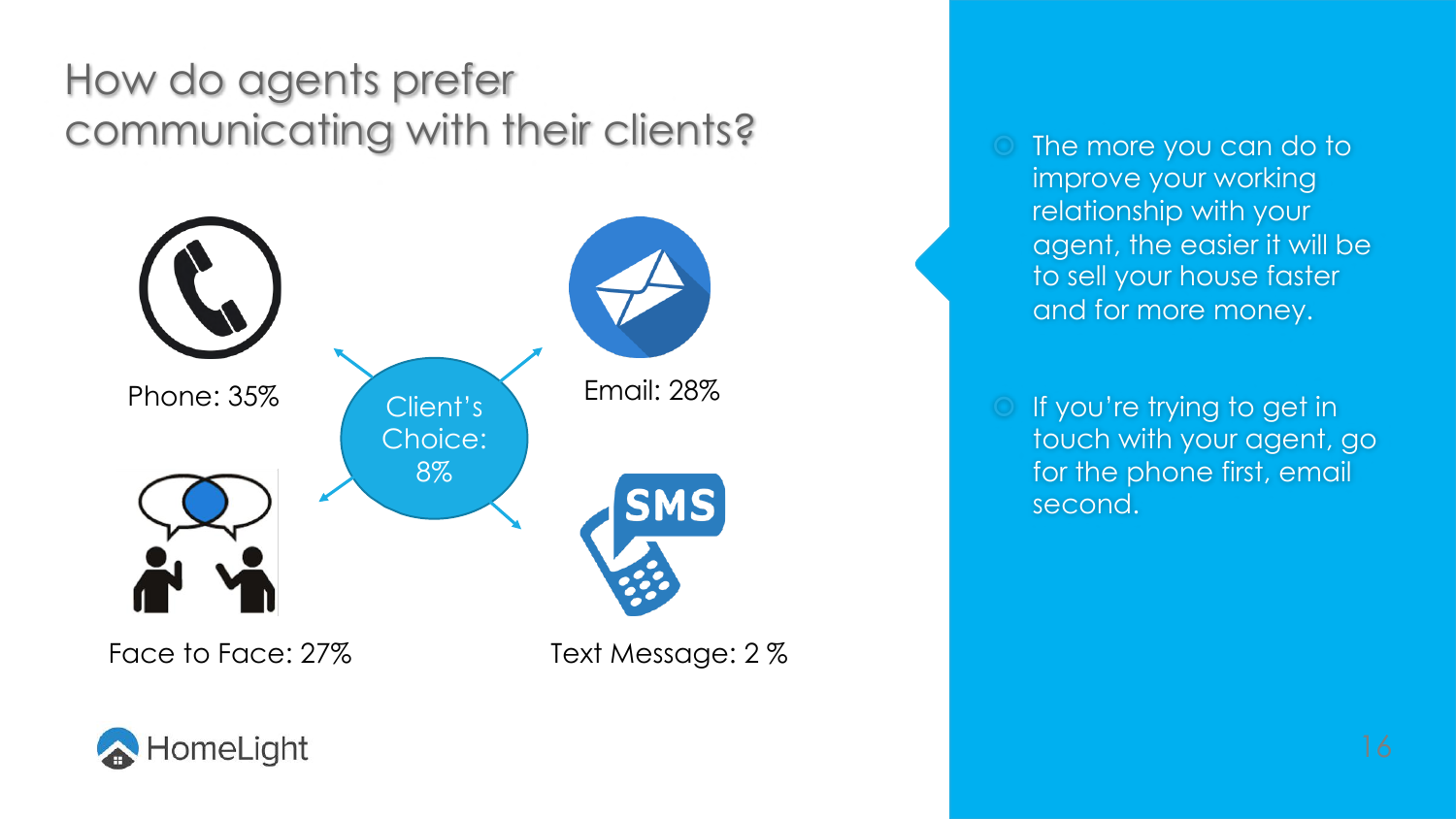#### What is the most effective form of advertising for a home's listing?





- **The Multiple Listing Service** (MLS) is one of the most valuable resources for seller's agents.
- The MLS is the first place a buyer's agent turns to when they're looking to schedule home tours.
- Every agent will leverage the MLS to sell your house but top agents know that it's only the beginning.

You need to use everything from great photos and video tours, email campaigns and blog posts, and even Facebook to sell your home in today's housing market.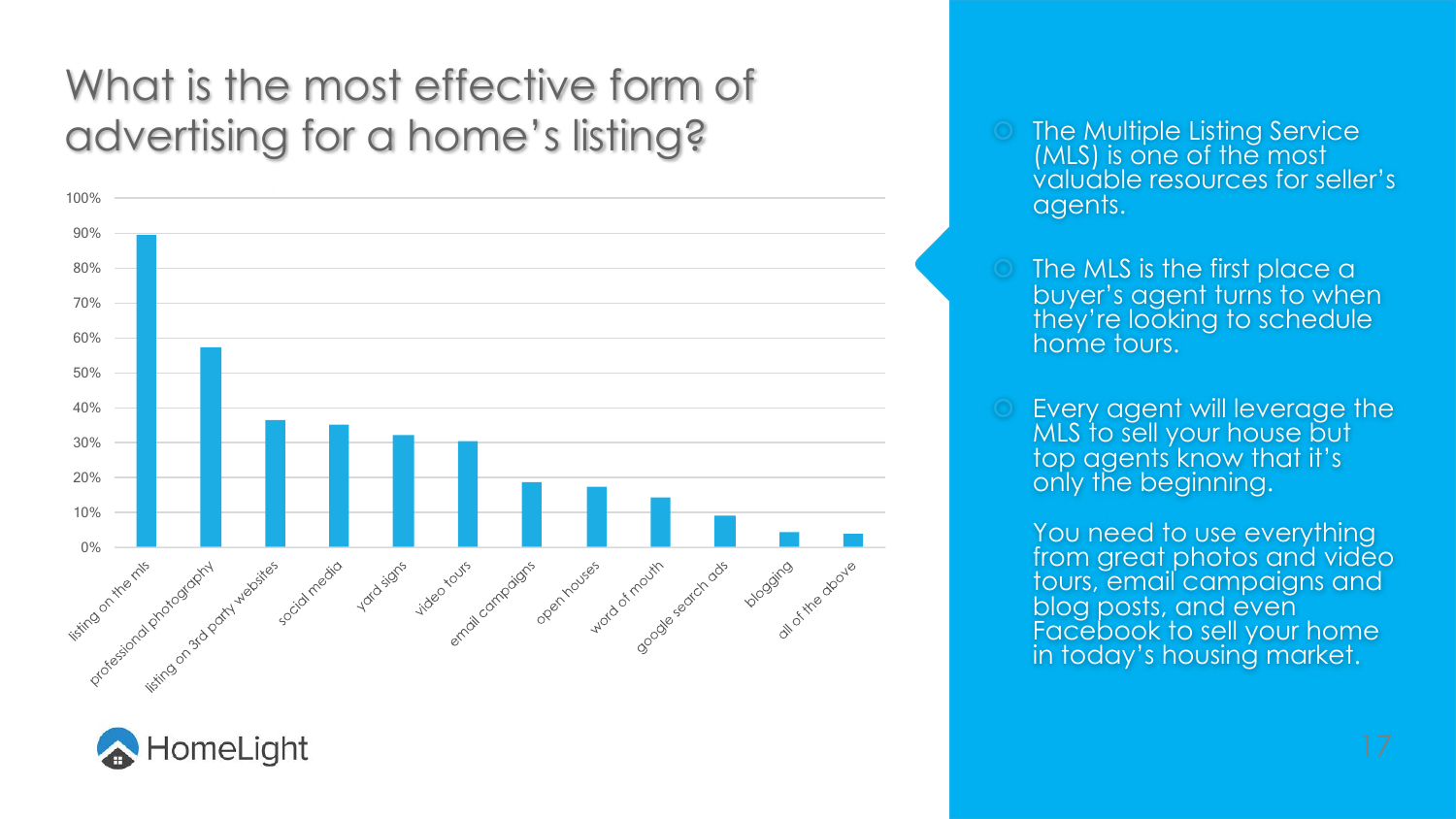## **Do More to Prepare Your Home for Sale**

**Take action to improve curb appeal, declutter, clean, and freshen up your home before any prospective buyers see it.**

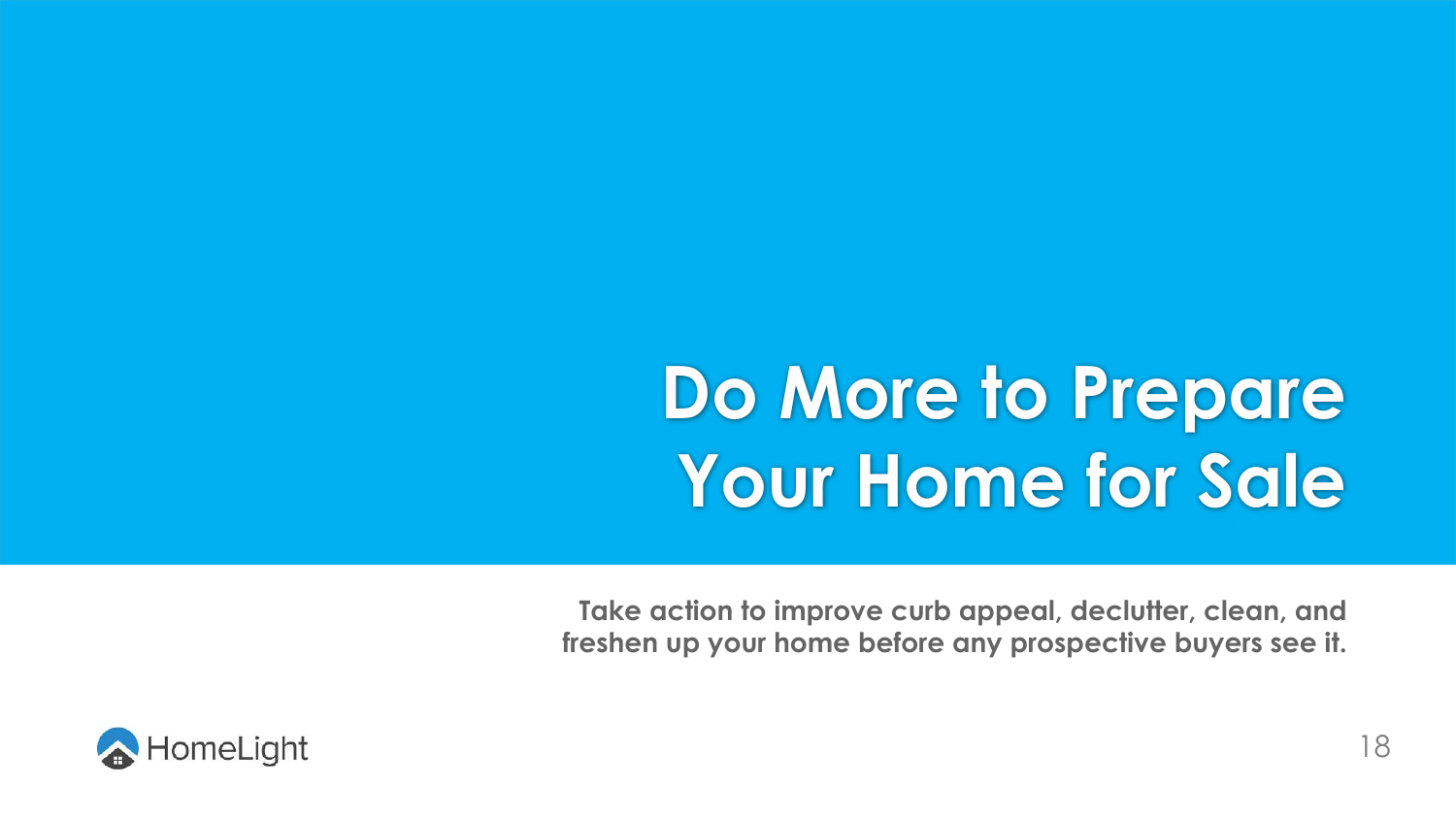#### What shade of color do top agents recommend sellers paint their interior walls?



- All of the top real estate agents we spoke to agree: put a fresh coat of paint on those walls before you show your house!
- **78%** of top agents suggest painting with a soft, warm, **beige color**.
- It's not just agents either, science and psychology back up their color recommendation.

Read more:

Gray is Out, Beige is In: Don't Trust Current Home Color Trends

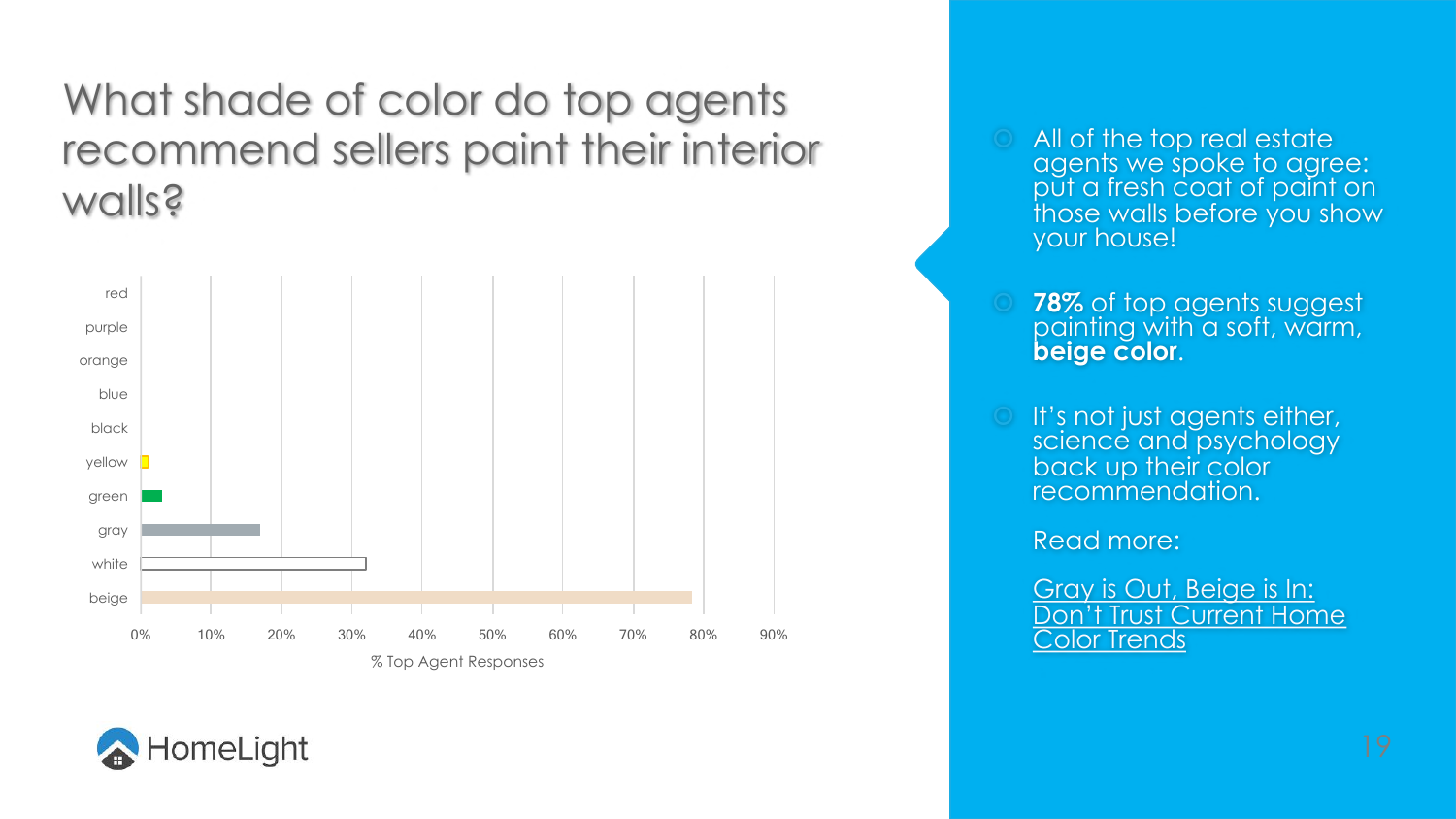Which home improvement projects do agents often recommend sellers take on before showing the house?





- Before you show your house to potential buyers, you absolutely MUST declutter and clean.
- If you want to go the extra mile, do a fresh coat of paint (in a beige tone), hire a professional stager to arrange the furniture, and consider tossing those old carpets.
- Don't go updating the kitchen or rewiring the house just yet though, make sure that any home improvement project you take on will show a positive return on the investment once the sale goes through.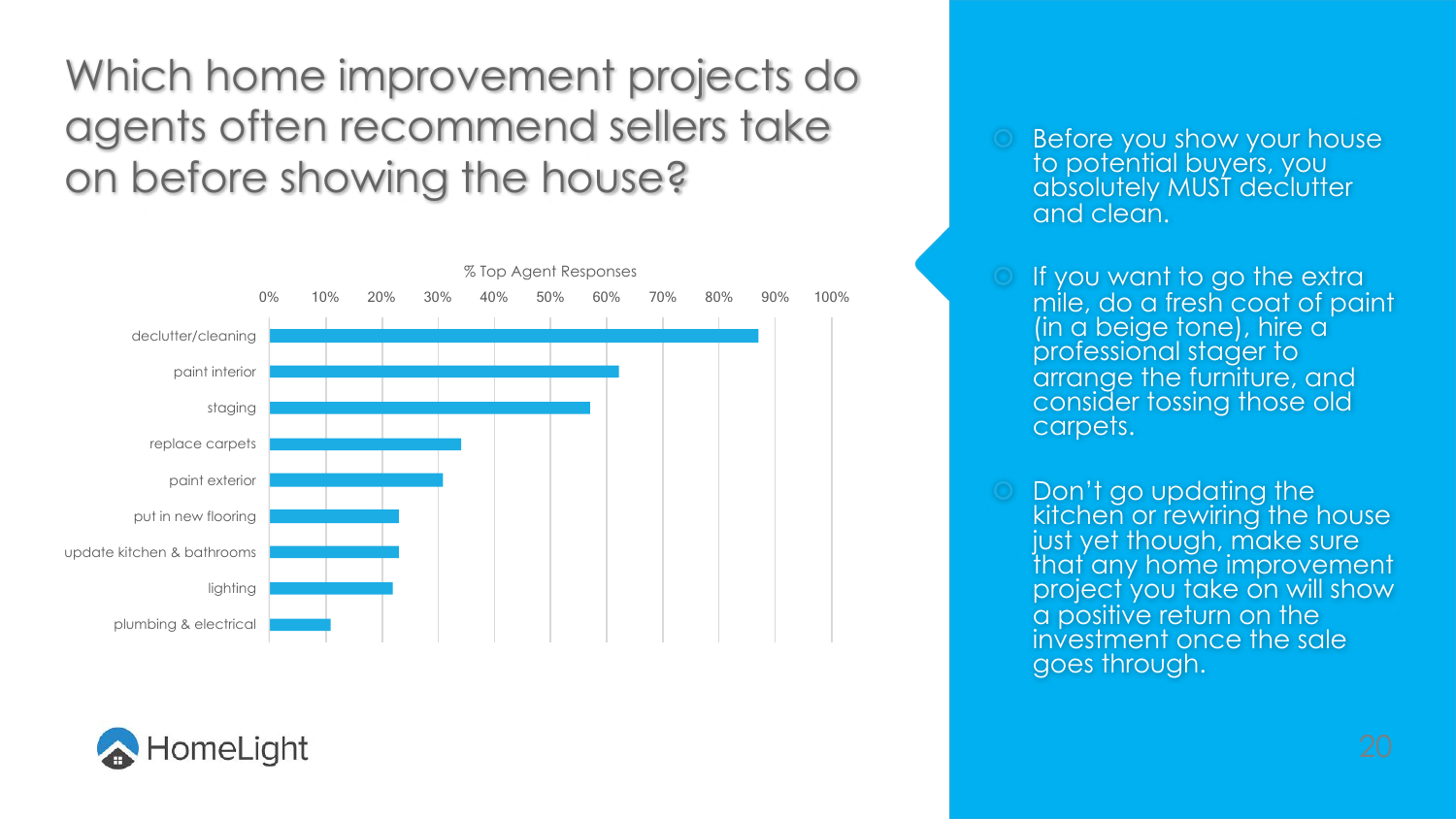Which home improvement projects would top agents recommend sellers skip all together?



 Response to this question was a little mixed. All of the top real estate agents we spoke to told us that it really depends on the conditions of the house and the trends in the local market.

 Having said that, please think twice before you rewire, replace old pipes, or remodel the kitchen and bathrooms. You probably won't get a strong return on the investment.

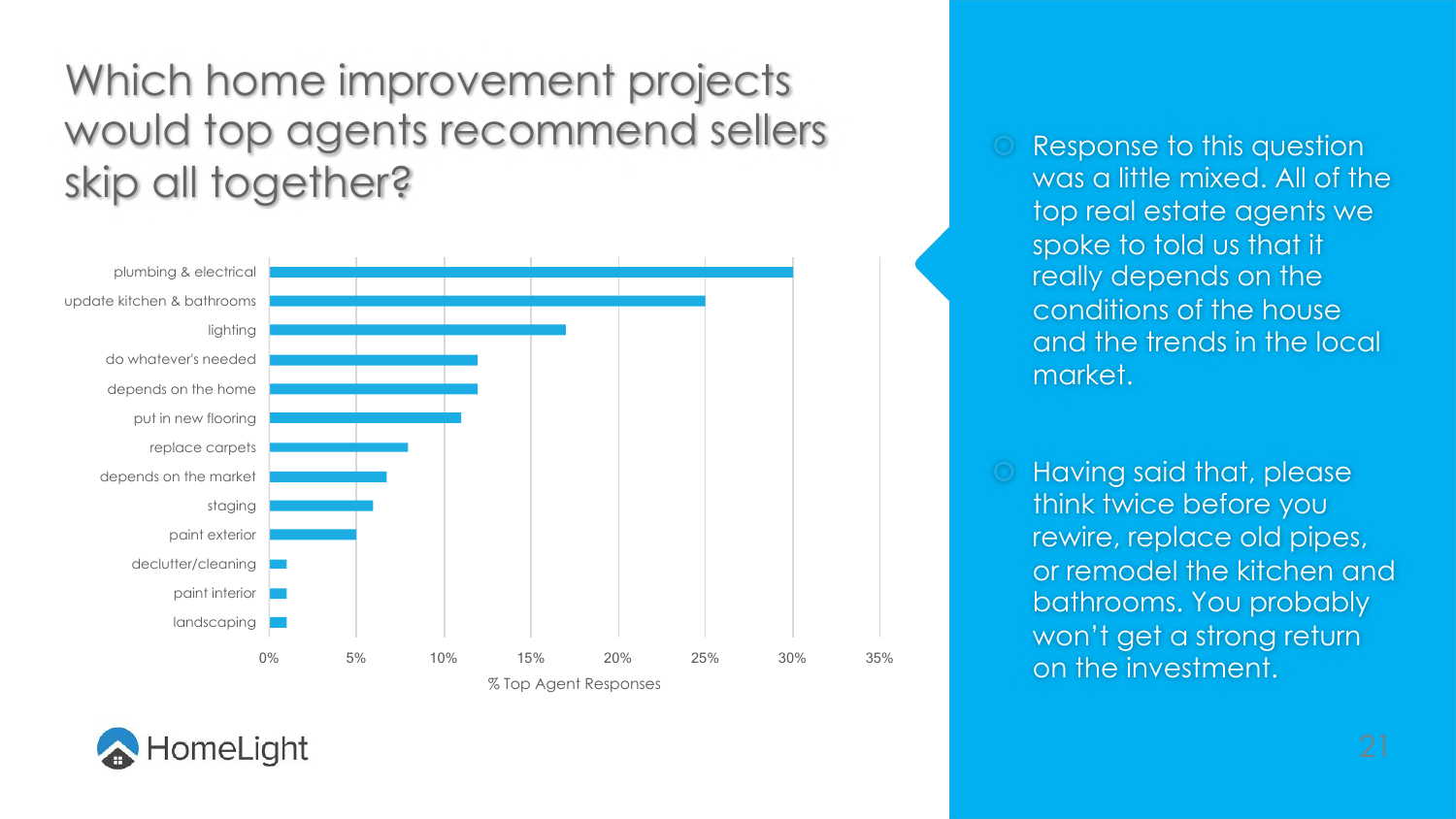#### What are the most common issues that come up during a home inspection?



HomeLight

- If you run into a problem during the home inspection, chances are it's with the roof.
- 59% of the top real estate agents we polled list "roof problems" as the most common issue to come up in a routine home inspection. Poor upkeep came in 2nd.
- Keep your roof in good shape over the years and add value to your home.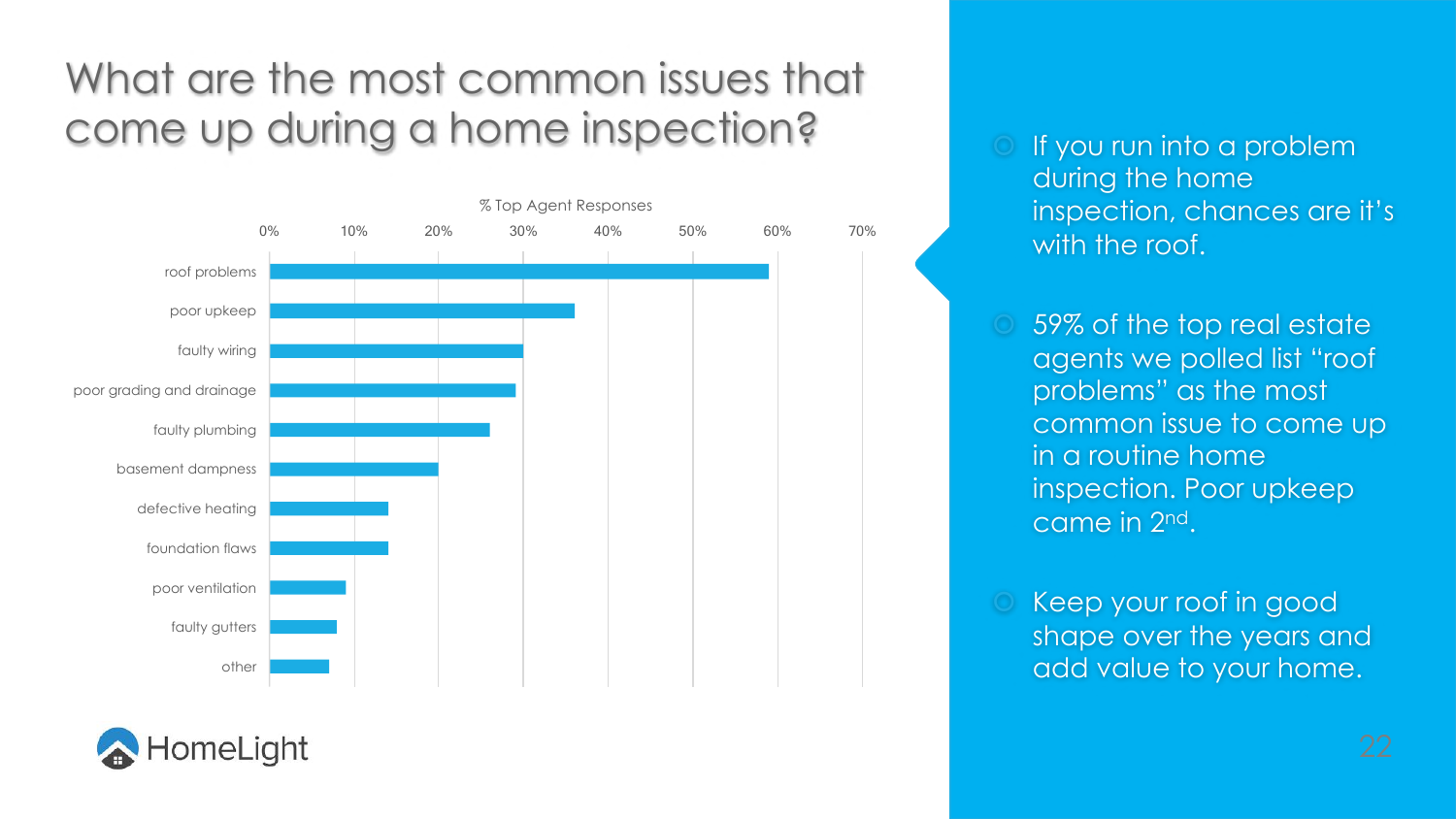## **Show Your House in the Best Possible Light**

**Find out what top real estate agents think you can do to get more potential buyers in the door and more offers on the table.**

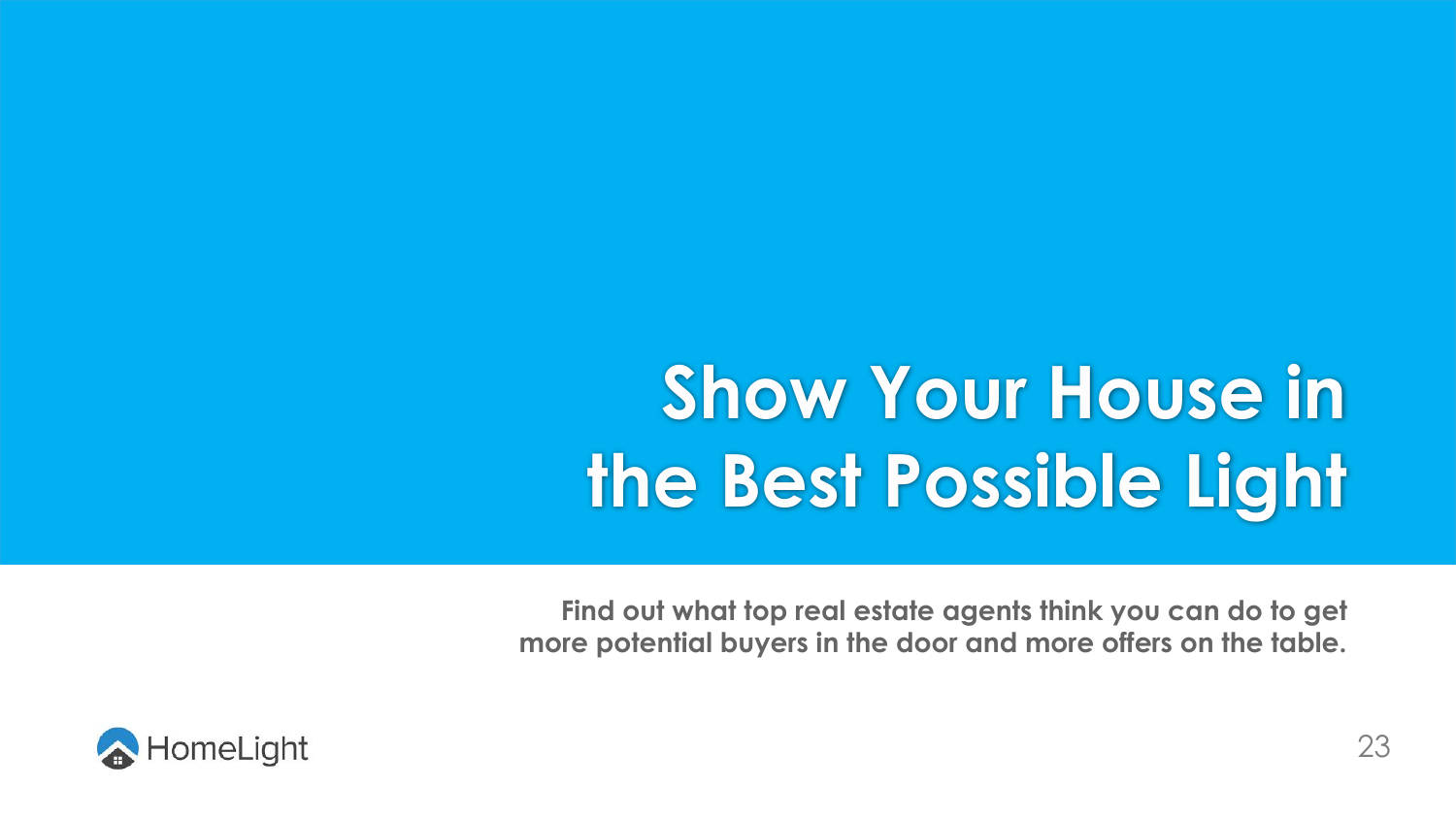Do agents always recommend sellers stage their homes for showing?



**65.67%** of top real estate agents **always recommend staging**

### NO.

**34.33%** of top real estate agents **do not** always recommend staging

- According to the National Association of Realtors, 96% of Realtors that typically represent buyers report that some buyers are affected by<br>home staging.
- 47% report that **most** buyers are affected by it.
- That extra bit of influence over the buyer explains why **65.67% of top real estate agents always** recommend that their clients stage the home.
- Whether you bring in a professional for the job, or take your cues from Pinterest, we highly recommend staging the home to optimize its appeal.

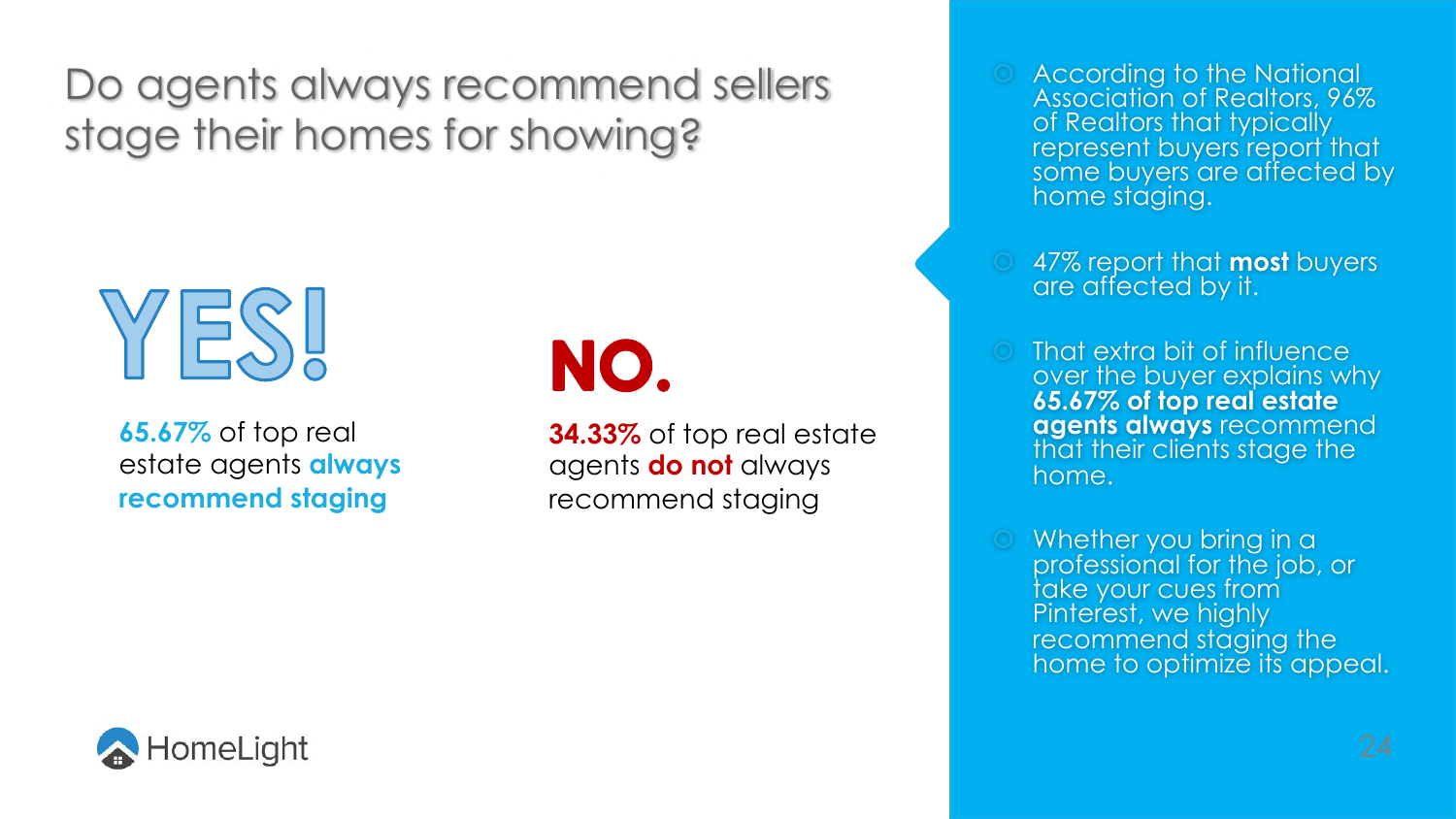#### Why do agents recommend staging a home?



- When over 65% of the top real estate agents always recommend that seller's stage their homes, it's important to understand why.
- The #1 reason most agents recommend staging is that the seller stands to make more money on the sale.
- A well staged home will create better listing photos for ads and better experiences for prospects during open houses and tours.
- The easier you make it for buyers to visualize themselves living in the home (and loving it!) the more offers will come in.

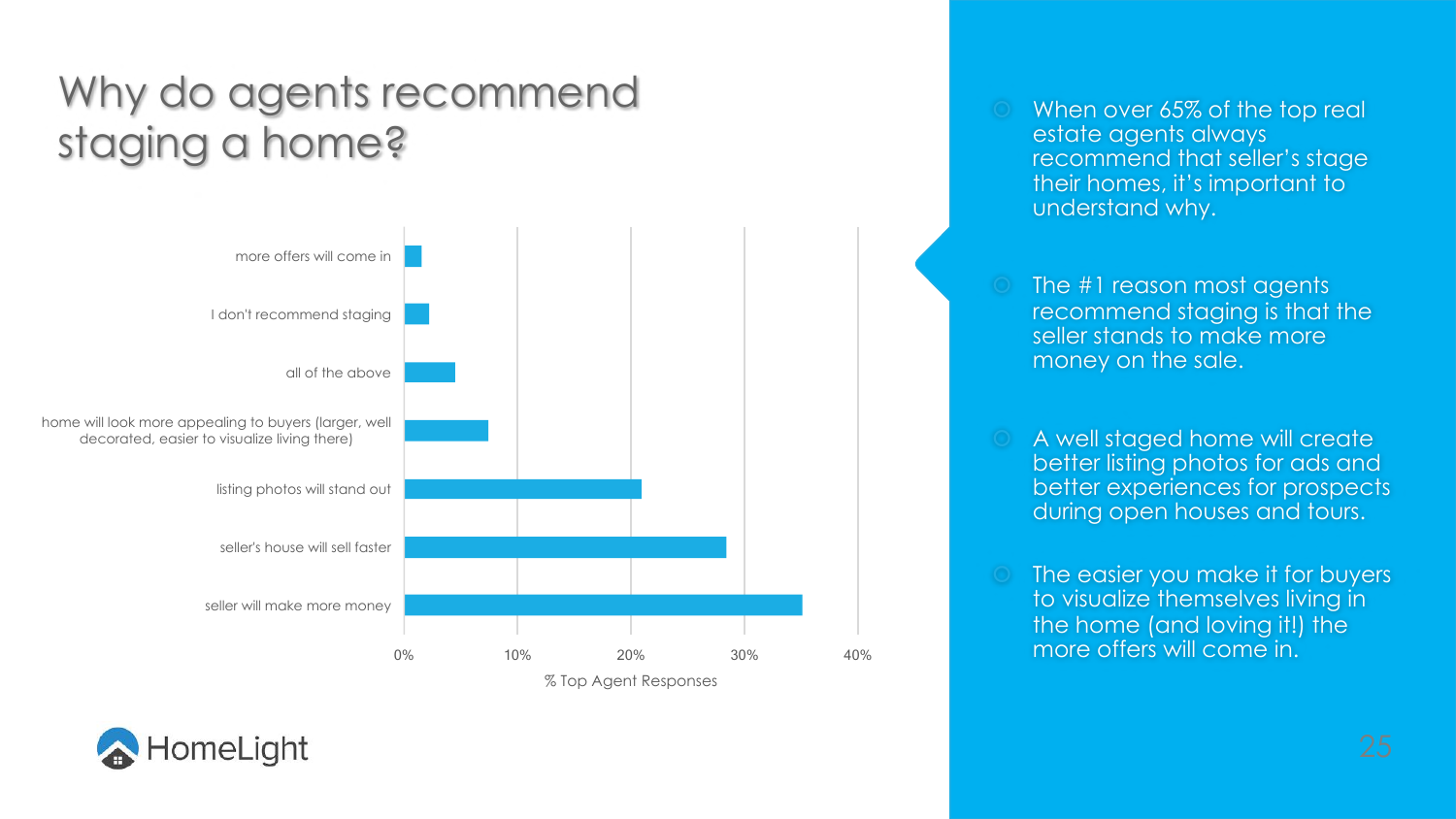#### Which areas of the house are you most likely to stage?



 Make sure you stage the furniture in your living room.

- The living room, the bedrooms (especially the master bedroom), and the kitchen get the most scrutiny from buyers and the most foot traffic during a home tour.
- They're also the rooms with the most flexible layout options.

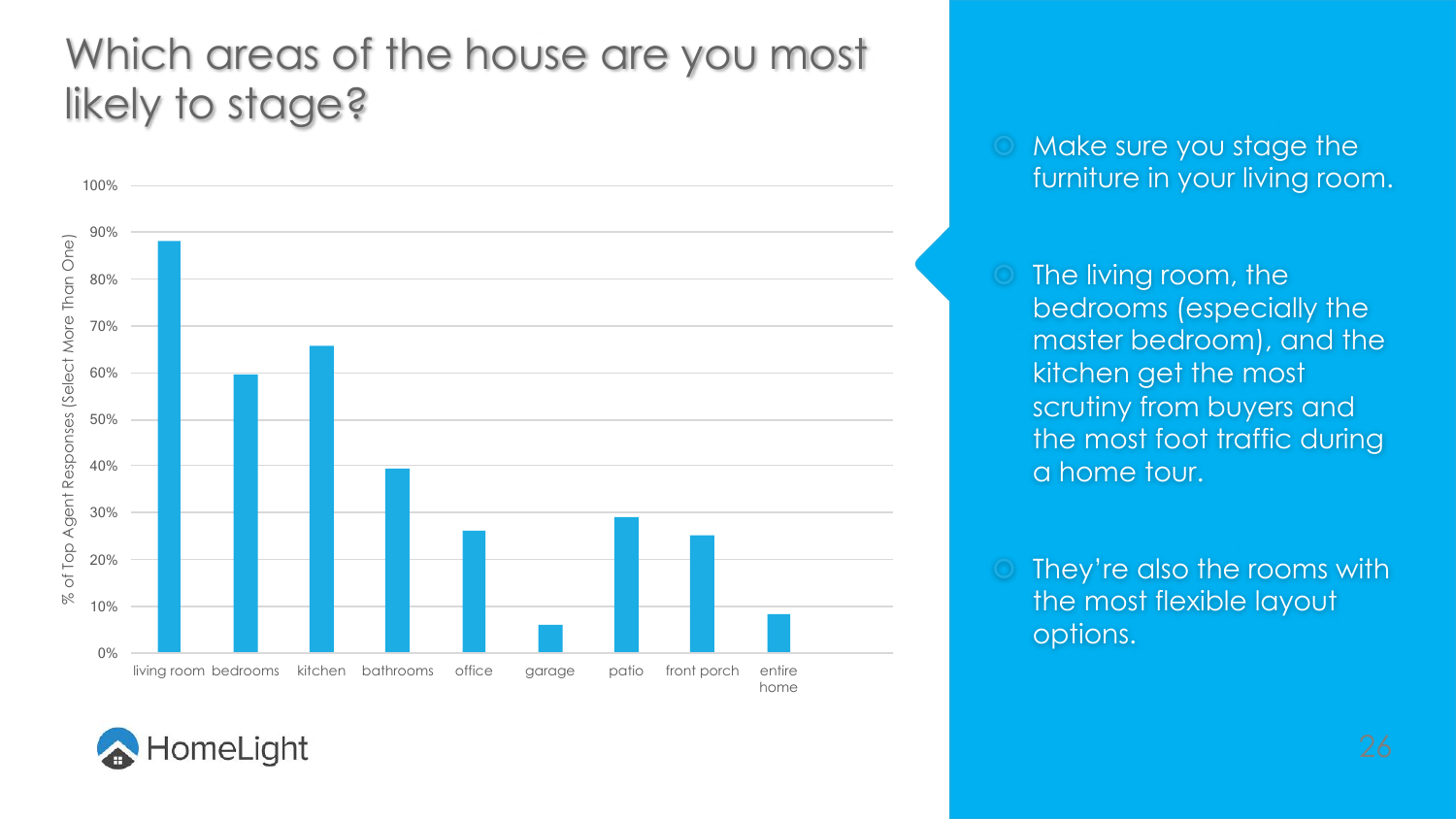#### What can a seller do to have the most impact on their home's curb appeal?



 Want to improve your home's curb appeal and make it more attractive to potential buyers?

#### **Hire a good landscaper.**

- 45% of top real estate agents recommend that sellers hire a landscaper to groom the outside of the house before showing it to buyers.
- First impressions are extremely important in the sales process. The better your house looks on the outside, the better reception it will receive once a buyer steps inside.

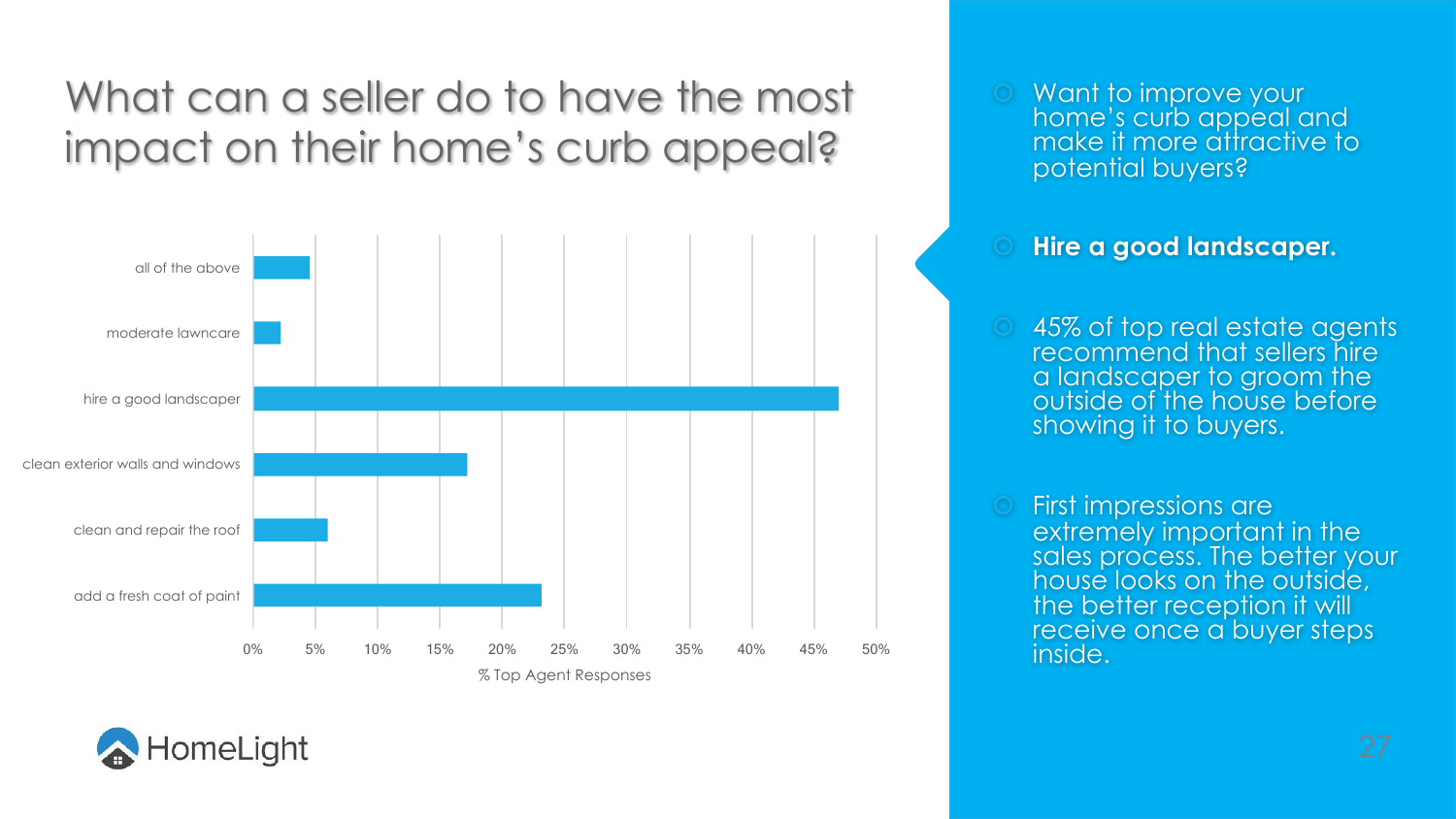#### Do agents always recommend sellers host an open house?



**37%** of top real estate agents **always recommend hosting an open house.**



**63%** of top real estate agents **do not** always recommend hosting an open house.

- Open houses have been the accepted method of marketing a home since the early days of home ownership, but top real estate agents want to dispel that myth.
- Open houses may be an opportunity for prospective buyers to get up close and personal with a property, fall in love with it, and put in an offer.
- That can happen sometimes, but, according to 63% of top real estate agents, **open houses don't always help sell a house.**
- Read more:

Why Open Houses Aren't Worth it for Sellers

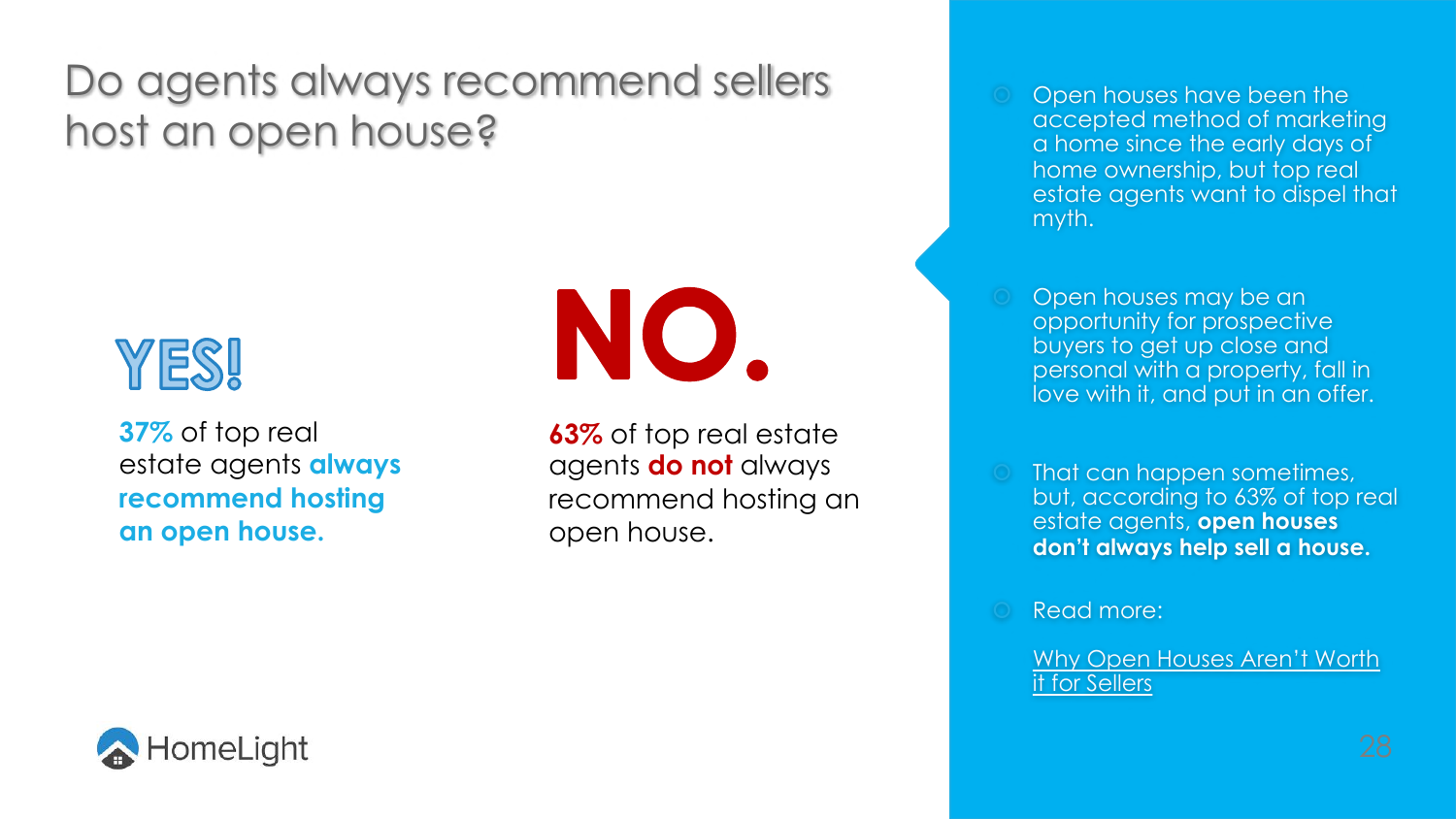#### How effective do you feel open houses are for selling a house?



They're useless and the settlement of the settlement of the settlement of the Spen houses

are essential if you want the house to sell



- On average, agents voted open houses a 4.4, where 0 was "completely useless" and 10 was "absolutely essential to sell."
- The highest percentage of agents rated open houses a 3 on that question.
- 52% rated open houses below five. At least half of the top real estate agents who responded to our survey think **open houses are not useful**.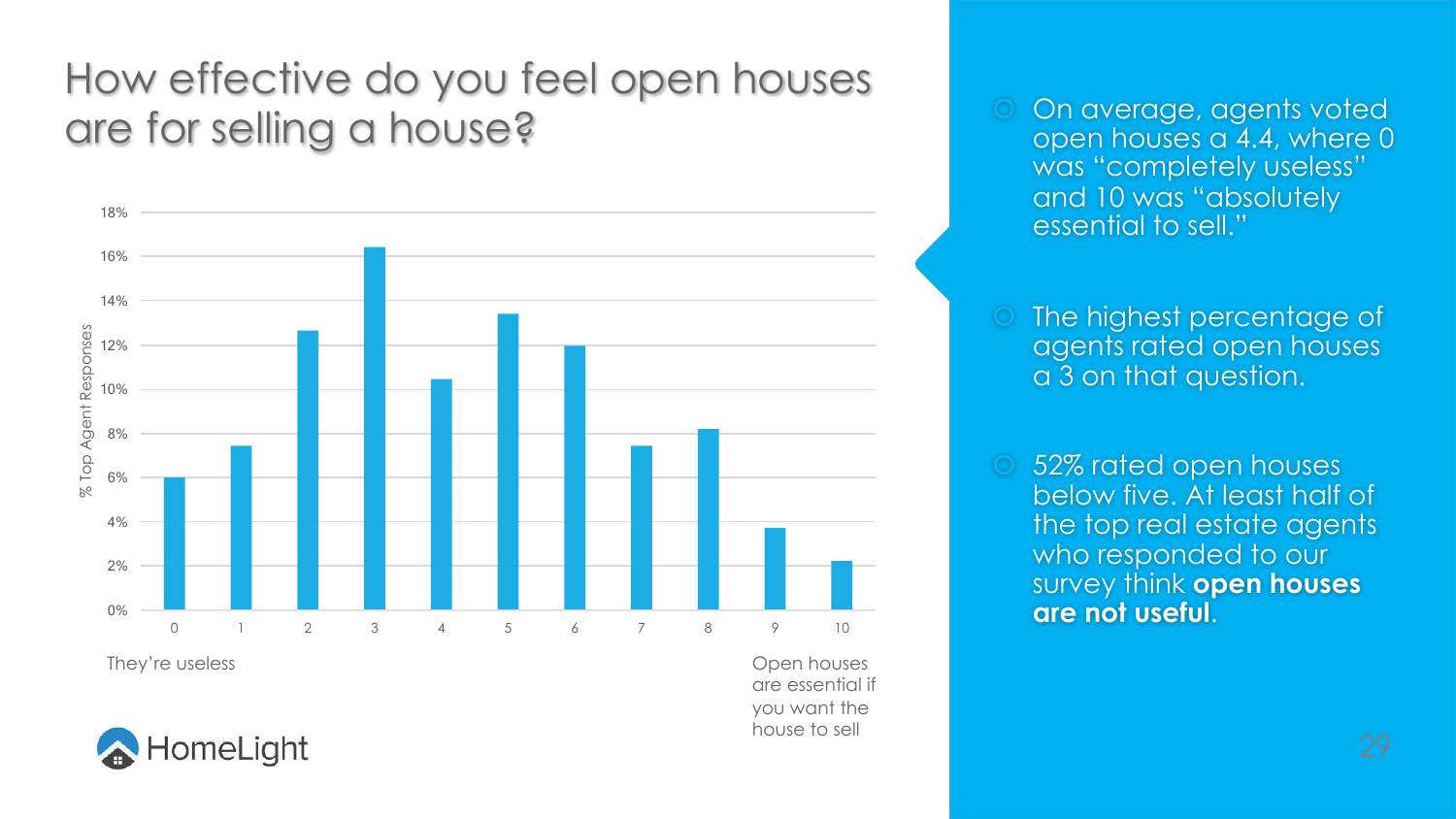#### If you do host an open house, what's the best day of the week for it?





- **If you're absolutely** determined to host an open house, the best day for it is Sunday.
- That's when the majority of prospects are available and looking for something to do before they go back to work on Monday morning.
- Elizabeth Weintraub, a real estate agent who ranks in the top 1% of agents in Sacramento, even calls Sunday open houses "America's religion."

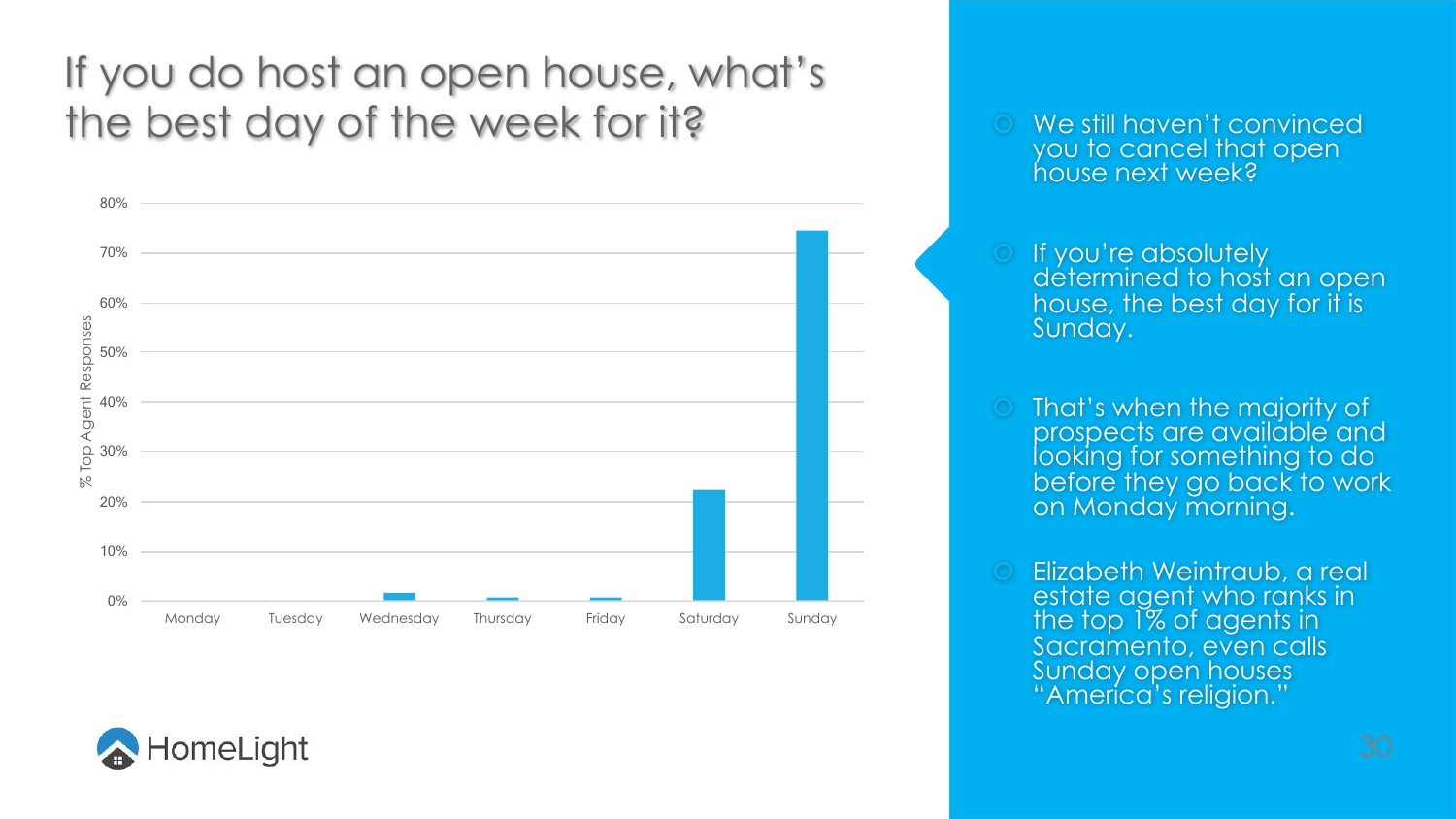## **Thank You to All Participating Agents!**

HomeLight Top Agent Insights Survey: 2016 Seller's Report

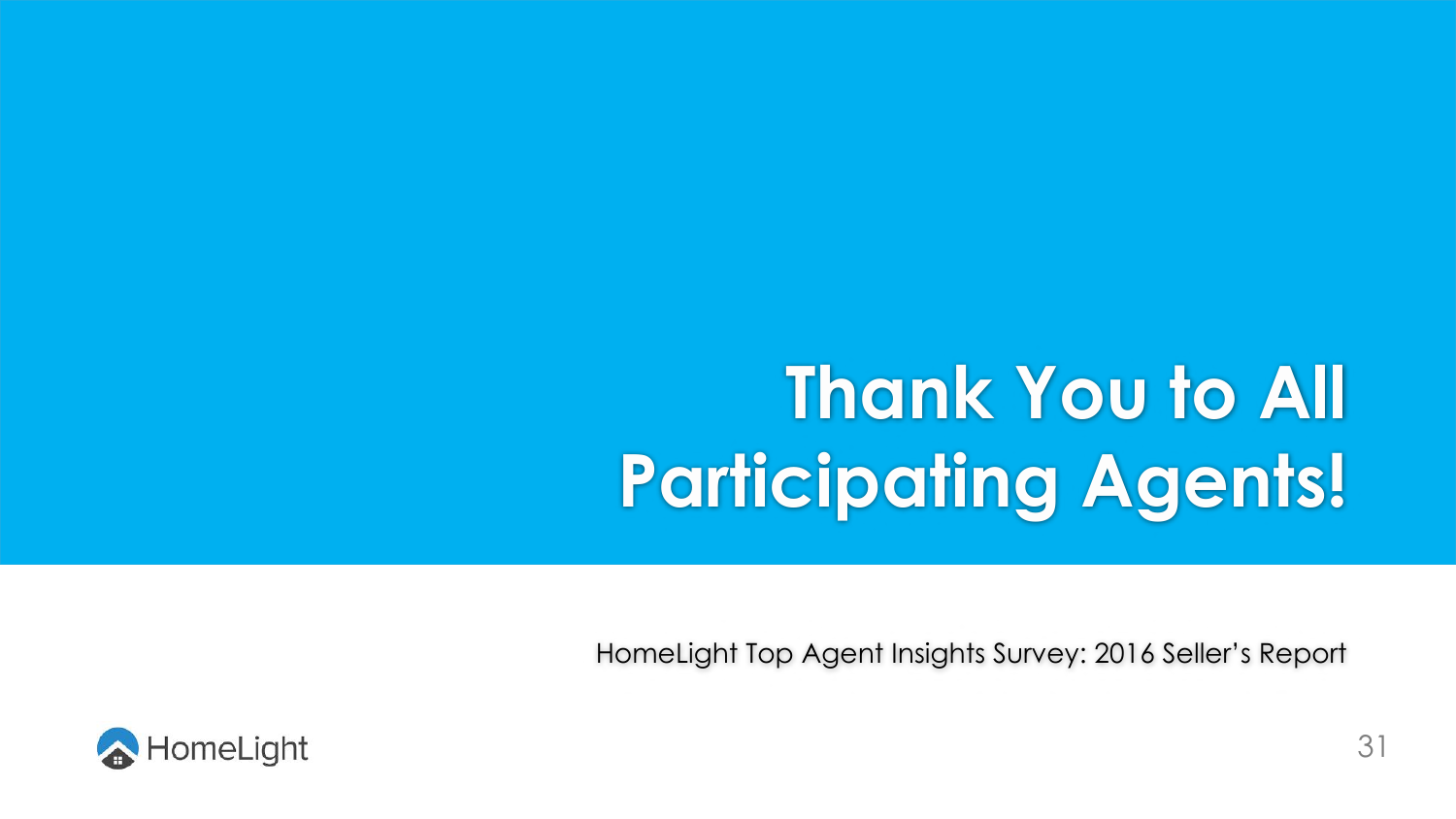### **Top Agent Insights Methodology**

HomeLight compared over 2 millions real estate agents across the United States and 200,000 brokerages on their historical transaction history.

Top performing agents were identified by comparing of a number of metrics including average days on market, total number of sales, average sale to list price ratio, and other proprietary data points.

Hundreds of agents responded to complete the entire survey of 27 questions. HomeLight then conducted follow up interviews with the participating agents in order to collect additional context and insight into the survey data.